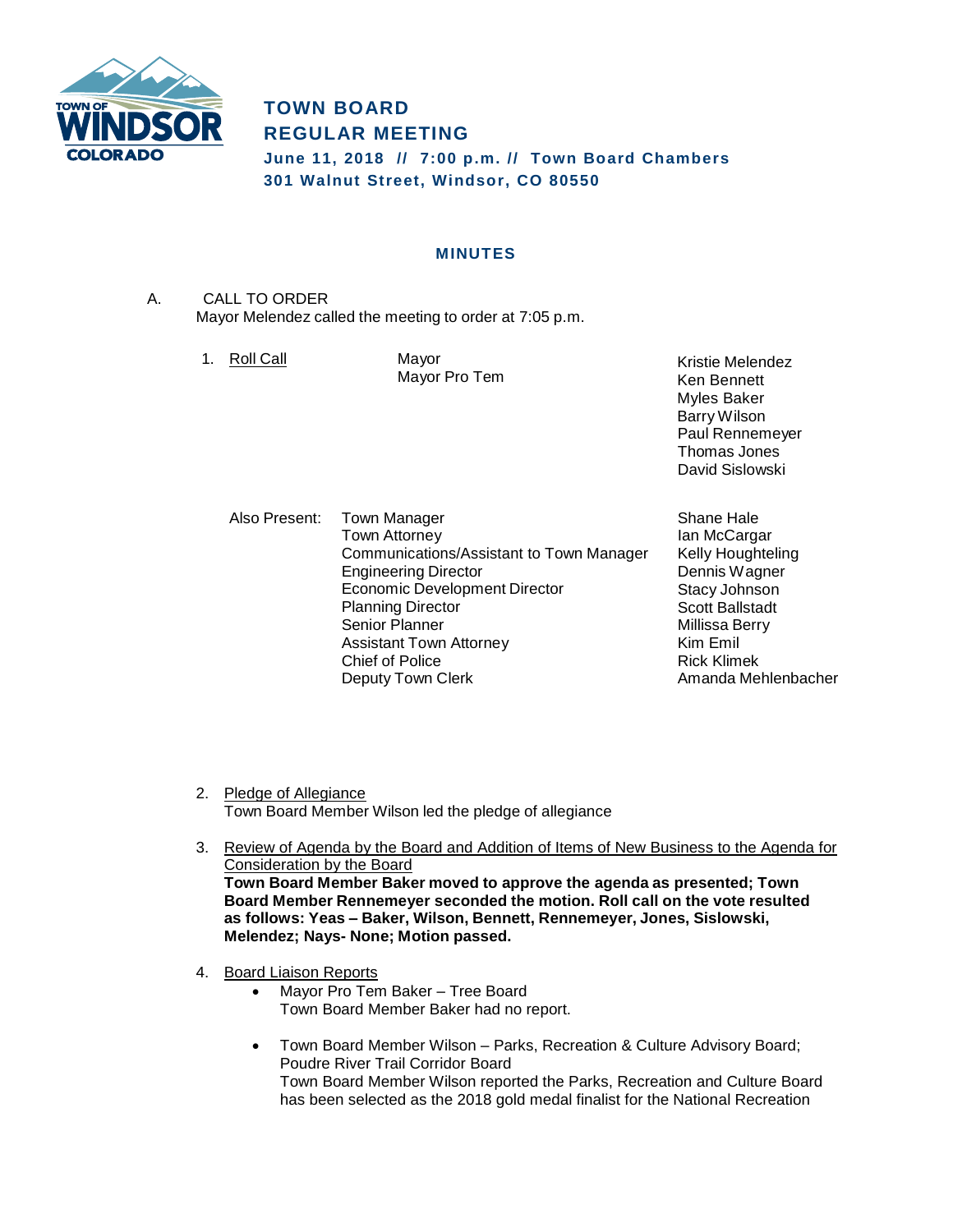and Parks Association. Mr. Wilson encouraged residents to view the video that was submitted which can be seen on the Town of Windsor website. The Parks and Recreation Department has also been exceeding their revenue goals so far this year and has also been averaging 1192 visits per day. Mr. Wilson reported that the Poudre River Trail Corridor Board held their trailatholon on June 2, 2018 which was a great success. Mr. Wilson also highlighted that mile marker 8 near the Kodak trail will undergo maintenance the week of June  $18<sup>th</sup>$  in order to repair the washed out portion of the trail.

- Town Board Member Bennett Planning Commission; Water & Sewer Board Town Board Member Bennett had no report.
- Town Board Member Rennemeyer Chamber of Commerce Town Board Member Rennemeyer reported that he attended the North Front Range MPO meeting and was unable to attend the All Town BBQ in which the Chamber of Commerce Sponsored.
- Town Board Member Jones Windsor Housing Authority; Great Western Trail Authority

Town Board Member Jones reported that the Windsor Housing Authority met on May 15<sup>th</sup> and that he also attended a neighborhood meeting near Windshire Park regarding the newly purposed Sr. Citizen Development. The architect who was in attendance alleviated the neighbors' concerns regarding the proximity of the development in regards to their property line as well as the height of the buildings. The Windsor Housing Authority has submitted a bid for the Governors Farm property, however, there is currently a competing bid. Mr. Jones reported that the Great Western Trail Authority is still seeking applications for a Part Time Trail Manager to which the deadline for submission will be June 15<sup>th</sup>.

 Town Board Member Sislowski - Historic Preservation Commission; Clearview Library Board

Town Board Member Sislowski was unable to attend the Clearview Library Board meeting, however discussion regarding the potential Library expansion and funding was listed on the agenda. Mr. Sislowski reported that there were two site plan presentations and two public hearing matters during the Planning Commission meeting which were then recommended to the Town Board for approval.

 Mayor Melendez – Downtown Development Authority; North Front Range/MPO Mayor Melendez reported that the Downtown Development Authority will be meeting June 13, 2018. Ms. Melendez further reported that the Town of Windsor hosted the North Front Range MPO meeting at the Public Works facility where discussion revolved around I-25 transportation, grant funding and ballot initiatives.

#### 5. Public Invited to be Heard

Mayor Melendez opened the meeting up for public comment.

Mike Mitchell, 6771 Steven Street, Windsor, CO., addressed the Board regarding the Avery Substation. Mr. Mitchell presented to the Board a Resolution from the Town of Timnath indicating they requested the transmission lines be placed further east and away from developed property and existing homes into Weld County. Mr. Mitchell expressed his concern stating that there are residents in Weld County that do not wish to have the transmission lines near their property. Mr. Mitchell requested that the Town of Windsor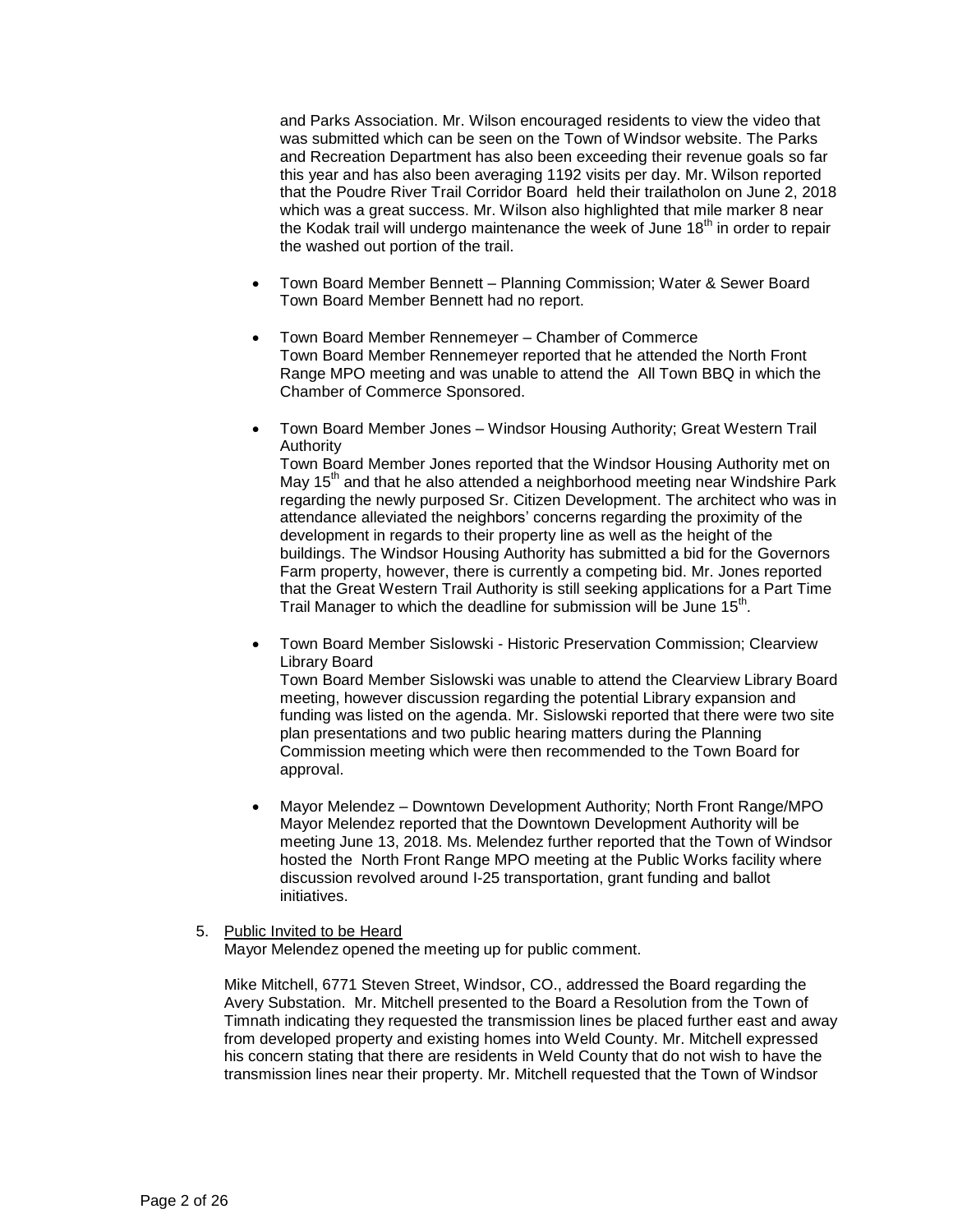reach out to Xcel Energy as the Town of Timnath did in order to further address the site location of the Avery Substation.

Joann Perko, 235 Maple Court, Windsor, CO., addressed the Board and presented the new Town Manager, Shane Hale with a book called "Our Towns", by James and Deborah Fallows, as a welcome from the Clearview Library District Board of Trustees.

- B. CONSENT CALENDAR
	- 1. Minutes of the May 14, 2018 Regular Meeting Amanda Mehlenbacher
	- 2. Resolution No. 2018 54 A Resolution Appointing Ken Bennett To Serve As The Mayor Pro Tem Of The Town Of Windsor, Colorado, And Modifying The Mayoral Proclamation Dated May 14, 2018, Regarding Board And Commission Assignments Accordingly – Ian **McCargar**
	- 3. Resolution No. 2018–55 A Resolution Approving and Accepting a Water-Line Easement and Right-of-Way concerning the East Windsor Self Storage Group, LLC within Lot 1, Falcon Point Subdivision, Second Filing – Kim Emil
	- 4. Resolution No. 2018-47 A Resolution Making Certain Findings of Fact Concerning the Great Western 7th Annexation to the Town of Windsor, Colorado; Determining Substantial Compliance with Section 31-12-101, ET SEQ., C.R.S., "The Municipal Annexation Act of 1965"; and Establishing Dates for Public Hearings Before the Planning Commission and the Town Board of the Town of Windsor, Colorado, with Regard to the Great Western 7th Annexation –GWIP, LLC, Broe Land Acquisitions 10, LLC Broe Land Acquisitions 11, LLC and Windsor Renewal 1, LLC, owners; Erik Halverson, Great Western Development, applicant; Cory Rutz, Otten Johnson Robinson Neff + Ragonetti, applicant's representative – Millissa Berry
	- 5. Advisory Board Appointments Scott Ballstadt
	- 6. Resolution No. 2018-56 A Resolution Approving an Intergovernmental Agreement Between the Town of Windsor and the Brands East Metropolitan District No. 1 for the Construction, Operation and Maintenance of a Storm water Drainage Pipeline – Ian **McCargar**
	- 7. Resolution No. 2018-57 A Resolution Approving An Intergovernmental Agreement Between The Town Of Windsor and the Brands East Metropolitan District No. 1 for the Construction, Operation and Maintenance of a Storm water Drainage Pond and Related Improvements – Ian McCargar
	- 8. Report of Bills May 2018 D. Moyer

Town Board Member Baker inquired if the payment to the Weeklands was the reimbursement for their incentives shown on the Report of Bills. Per Mr. Moyer; Yes.

Town Board Member Rennemeyer inquired about the interest payment on the loan to Chase Bank.

Mr. Moyer responded that the payment was for the Community Recreation Center Expansion Fund.

Town Board Member Jones inquired if the Storm Drainage Pond and Storm water Drainage Pipeline IGA agreements with the Brands East Metropolitan District are part of the overall development agreement.

Mr. McCargar stated that the Metro District in each case is set up to finance both improvements and that the Metro District could have been a party to the development agreement for the  $4<sup>th</sup>$  filing of Eagle Crossing. Instead they were separated due to the fact that the two agreements are very basic and can stand alone.

## **Town Board Member Baker moved to approve the consent calendar**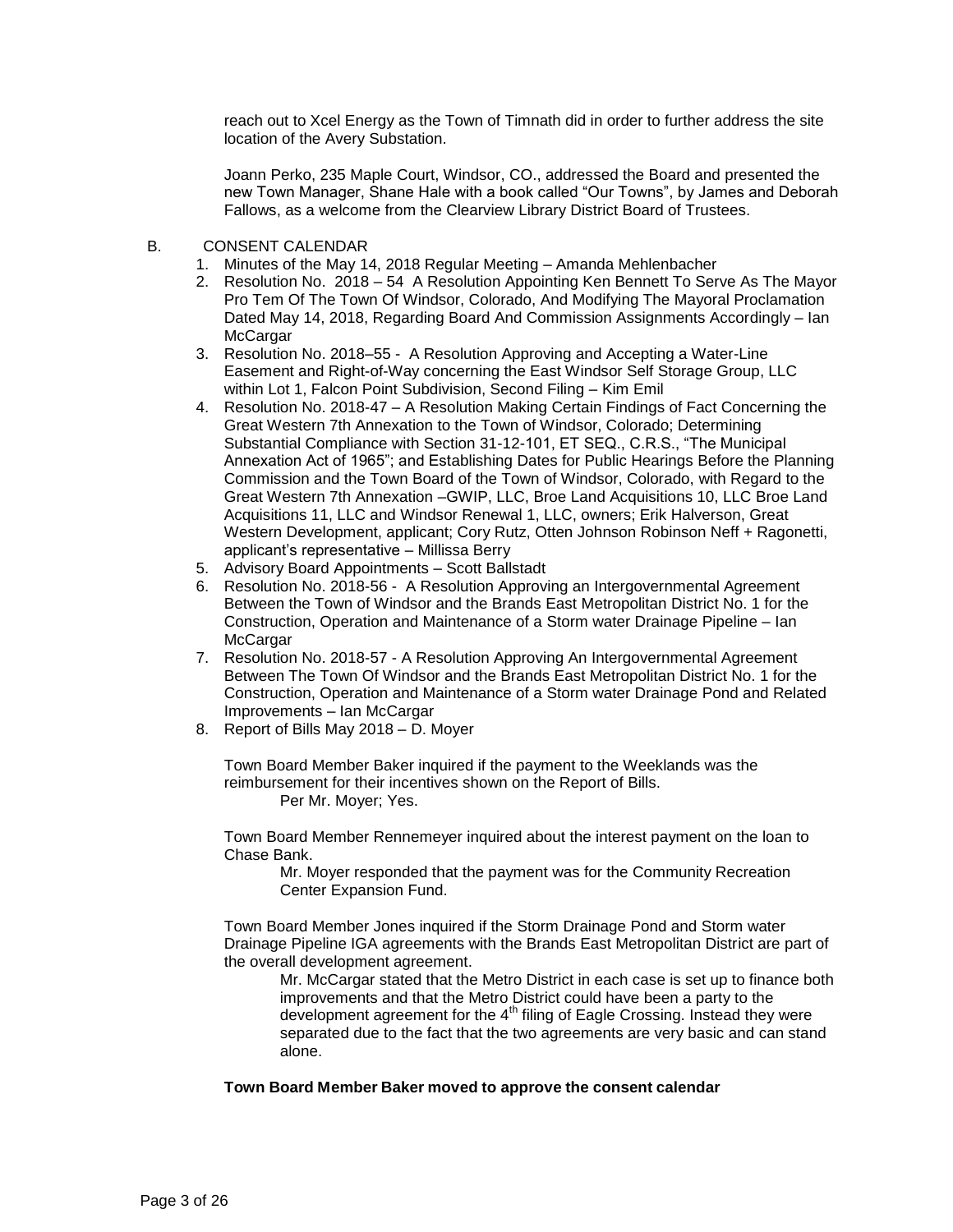**as presented; Town Board Member Bennett seconded the motion. Roll call on the vote resulted as follows: Yeas – Baker, Wilson, Bennett, Rennemeyer, Jones, Sislowski, Melendez; Nays- None; Motion passed**.

#### C. BOARD ACTION

- 1. Ordinance No. 2018-1560 An Ordinance Annexing Certain Real Property Pursuant to the Powers Granted to Municipalities Under Colorado Revised Statutes Section 31-12- 106 with Respect to the Annexation of Enclaves and Municipally-Owned Land, and Designating Such Property as the "Schaefer Annexation to the Town of Windsor."
	- Second reading
	- Legislative action
	- Staff presentation: Ian D. McCargar, Town Attorney/Carlin Malone, Chief Planner

The Schaefer Annexation to the Town of Windsor is an enclave consisting of 3.61 acres currently in Weld County with 100% of its boundary (1,986.70 feet) contiguous with the Town's corporate limits. The property is located on the northeast corner of Eastman Park Drive and 7th Street, south of Whitney Ditch. The annexation includes an undeveloped, 3.6-acre parcel of land owned by Betty Schaefer and a 465-square foot parcel owned by the Town of Windsor for the purpose of 7th Street right-of-way.

The subject annexation meets the statutory requirements for an enclave annexation, as it has been completely surrounded by the Town limits at least three years. In this setting, the Town is authorized to annex the property by ordinance. The statutory enclave annexation process eliminates the public hearing requirements usually applicable to annexations by owner petition. Therefore, no public hearing is required for enclave annexations. The Municipal Annexation Act of 1965 only requires that the Town publish notice in the newspaper for four consecutive weeks. The statutory requirements for notice will have been met by the time this annexation is before the Town Board for its second reading.

Although Town staff has been working with the property owner's representative on an agreement regarding the terms of the annexation and future development of the property, no agreement has been executed at this time. If the second reading for the annexation is under consideration prior to the agreement being executed, staff will recommend that the annexation be adopted, leaving the approval of the agreements with the owner. The owner's representative may wish to be heard by the Town Board during this process, even though there is no formal public hearing requirement.

The zoning designation for this parcel is generally consistent with the Land Use Map, existing zoning designations and uses within the neighborhood, and fit the overall character of the surrounding area.

The first reading for annexation was held on May 14, 2018 by the Town Board.

Staff recommends the Town Board adopt on second reading the attached Ordinance Annexing Certain Real Property Pursuant to the Powers Granted to Municipalities Under Colorado Revised Statutes 31-12-106 with Respect to the Annexation of Enclaves and Municipally-Owned Land, and Designating Such Property as the "Schaefer Annexation to the Town of Windsor."

Staff requests that the following be entered into the record:

- Application, petition, and supplemental materials
- Staff memorandum and supporting documents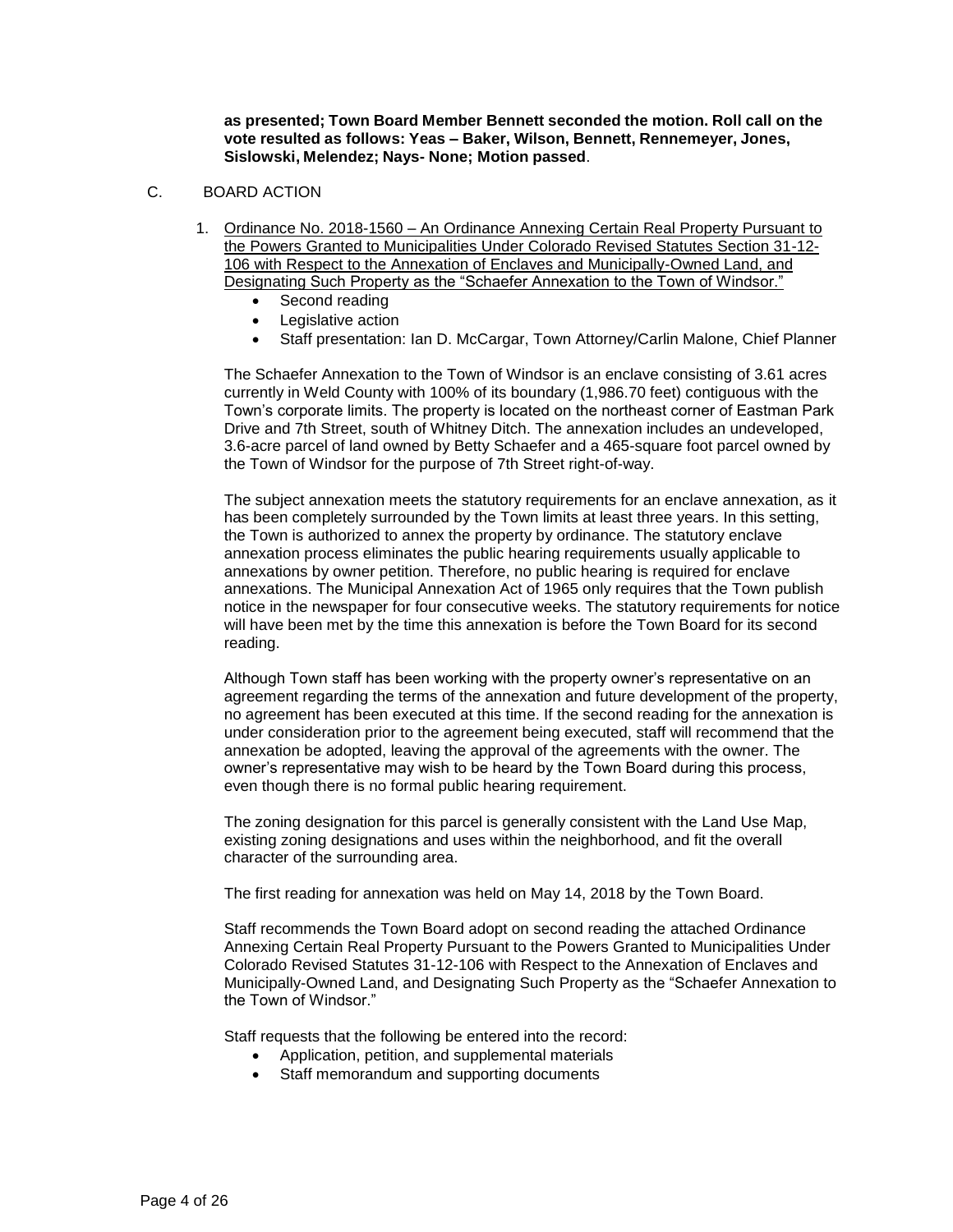- All testimony presented
- Recommendation

Town Board Member Baker inquired as to the difference between an enclave and someone who brings it to the Town of Windsor for annexation.

Mr. McCargar responded that the difference between an enclave and an owner petition annexation is that enclaves do not require all the public hearings.

Town Board Member Jones inquired as to what the proposed zoning would be. Mr. McCargar responded that the Ordinance has it set up as RMU (Residential Mixed Use).

**Town Board Member Sislowski moved to approve Ordinance No. 2018-1560 as presented; Town Board Member Jones seconded the motion. Roll call on the vote resulted as follows: Yeas – Baker, Wilson, Bennett, Rennemeyer, Jones, Sislowski, Melendez; Nays- None; Motion passed.**

- 2. Ordinance No. 2018-1561- An Ordinance Amending Sections 4-3-350 And 4-3-490 of the Windsor Municipal Code to Align its Terms with Tax Measures Approved by the Voters with Respect to Expansion of the Windsor Community Recreation Center
	- First Reading
	- Legislative action
	- Staff presentation: Kimberly A. Emil, Assistant Town Attorney

Ms. Emil reported that this is a housekeeping matter to correct the Windsor Municipal Code Sections 4-3-350 and 4-3- 490 to reflect the correct sales tax rates. In the November, 2014 election, the Town's sales tax rate was changed from 3.2% to 3.95% to facilitate the Community Recreation Center expansion. As a direct result, Windsor Municipal Code Chapter 4, Article 2 was amended by Ordinance to create the Community Recreation Center Expansion Fund (4-2-20). Chapter 4, Article 3 was amended to impose sales tax (4-3-110) and use tax (4-3-120) at the new rate of 3.95%. Both of these sections also revert to taxes of 3.4% after the debt service on revenue bonds or refunding bonds issued for the expansion have been paid in full. During a recent review, it was discovered that two sections still reflected the old rate of 3.2% and need to be amended to the correct rate of 3.95% and 3.4% thereafter, to align with the language approved in the election, and eliminate inconsistencies within the Code. This Ordinance amends these sections accordingly.

Staff recommends the approval of the attached Ordinance No. 2018-1561 Amending Sections 4-3-350 and 4-3-490 of the Windsor Municipal Code to Align its Terms with Tax Measures Approved by the Voters with Respect to Expansion of the Windsor Community Recreation Center.

Mayor Melendez asked if there were any additional questions or comments from Town Board Members.

There were none.

**Town Board Member Bennett moved to approve Ordinance No. 2018-1561 as presented; Town Board Member Rennemeyer seconded the motion. Roll call on the vote resulted as follows: Yeas – Baker, Wilson, Bennett, Rennemeyer, Jones, Sislowski, Melendez; Nays- None; Motion passed.**

3. Resolution No. 2018-58 – Approving an Agreement for Economic Inducements and Development Incentives (Colorado Cherry Company)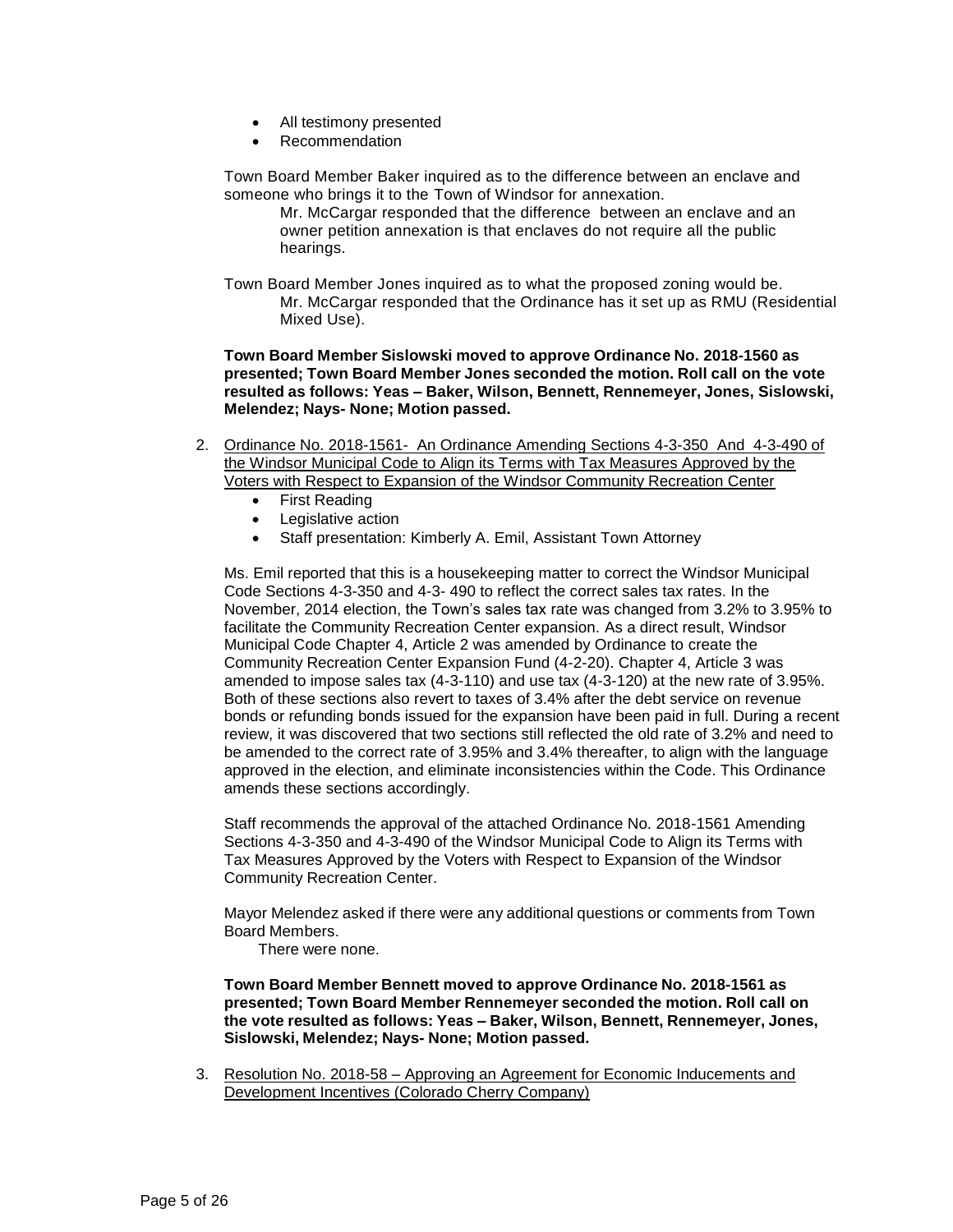- Legislative action
- Staff presentation: Stacy Johnson, Director of Economic Development

Economic Development staff began working with Kristi Lehnert, one of the owners of the Colorado Cherry Company in July of 2017. Ms. Lehnert had started a discussion about a potential relocation of their pie manufacturing facility to a different location in Northern Colorado. Their goal was to also hopefully have a retail and café component to their relocation/expansion. During our conversations Ms. Lehnert, they identified a couple of locations in Windsor which might work. One final option in Windsor would be locating inside the welcome center at the RainDance Project. Relocating Colorado Cherry Company's manufacturing division and adding a café/retail space would triple the planned welcome center space.

In compliance with our incentive program, Colorado Cherry Company submitted a letter of request for incentives on April 30, 2018. They would like to relocate their manufacturing operations to Windsor and open a retail and café in early 2019.

Staff requests the approval of the incentive request for fee waivers for the attraction prospect Colorado Cherry Company

Mayor Melendez asked if there were any additional questions or comments from Town Board Members.

There were none.

**Town Board Member Wilson moved to approve Resolution No. 2018-58 as presented. Town Board Member Bennett seconded the motion. Roll call on the vote resulted as follows: Yeas – Baker, Wilson, Bennett, Rennemeyer, Jones, Sislowski, Melendez; Nays- None; Motion passed.**

- 4. Site Plan Presentation Highlands Industrial Park Subdivision 1st Filing, Lot 6 Block 1 -Logos Imaging - Shawn and Melanie Munn, owners, BJ DeForge, applicant
	- Staff presentation: Millissa Berry, Senior Planner

Ms. Berry introduced the applicant and presented the PowerPoint presentation included in the packet materials, with the following information: The applicant, Mr. BJ DeForge, representing the property owners Mr. Shawn Munn and Ms. Melanie Munn, is proposing a new development on Lots 6, Block 1of the Highlands Industrial Park Subdivision 1st Filing. The site of the proposed building is addressed as 7292 Highland Meadows Parkway. The site is zoned Limited Industrial (I-L) and is located adjacent to other I-Lzoned properties except to the northeast where it abuts the Estate Residential E-2 District.

Overall development characteristics include:

- Total combined lot area of 2.38 acres
- 32,752 square foot (sf) building total (~24% lot coverage)
	- o two stories 25,396 sf footprint;7,356 second floor
		- o phased building
			- phase 1- south half at 18,776 sf for Logos Imaging's
			- manufacturing area, office and warehouse space
			- Future addition 13,976 sf
- Logos Imaging: 15 to 20 employees
- phase 1 (Logos Imaging) use mix 14,672 office, 5,160 sf fabrication, 12,920 storage
- 55 parking spaces (parked at 1 per 300 sf)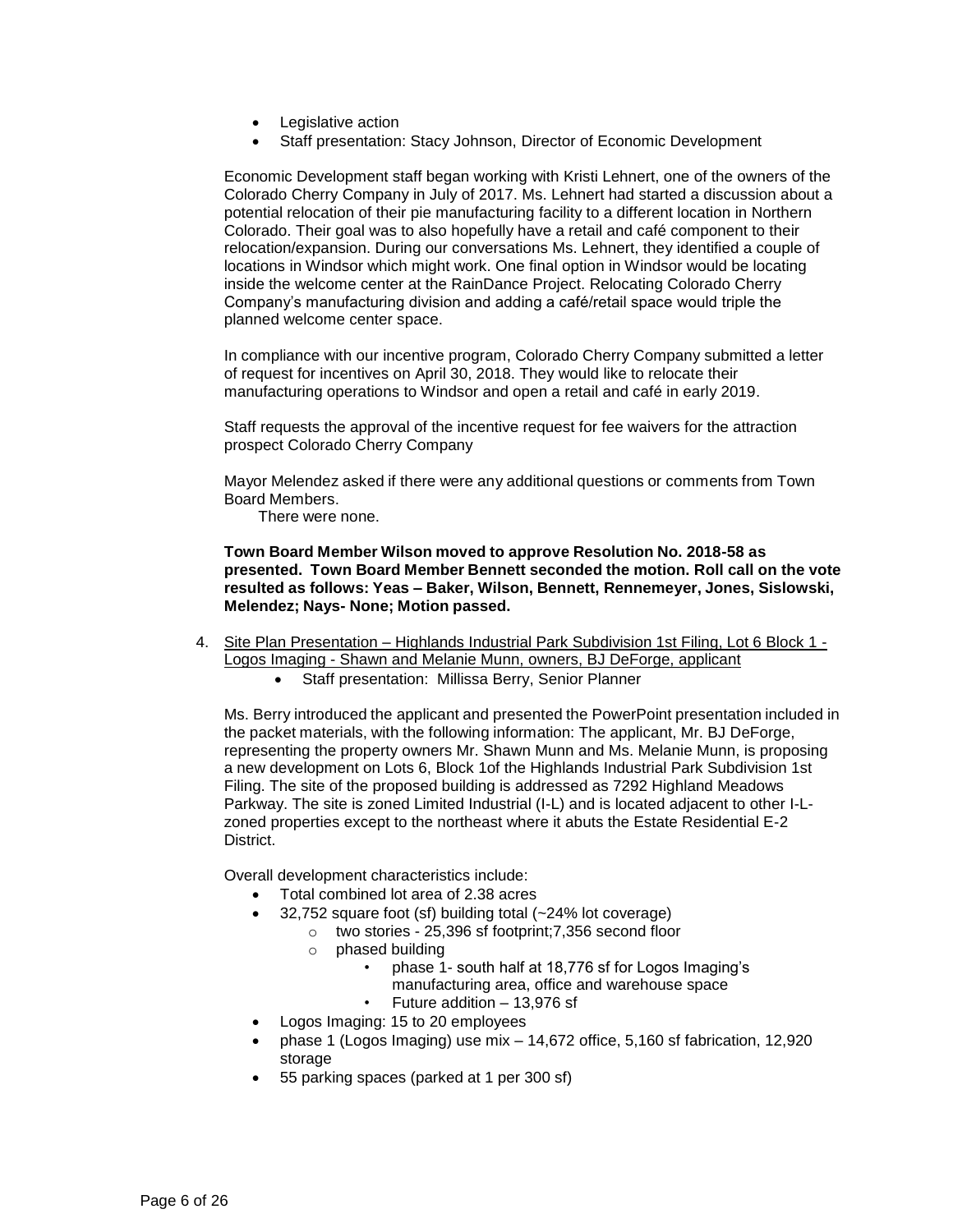- ~ 34% landscaped area (15% required)
	- o Includes trees to buffer / screen building from northeast
- access from Highland Meadows Parkway and Greenridge Road
- loading area on west side of building

Building characteristics include:

- pre-engineered steel building with stucco embossed and masonry panel wall finishes on south and east facades and metal panels on rear and north elevations (until second phase is added to north end); cultured stone wainscot
- earthtone colors light beige stucco, beige masonry panels, brown trim, dark brown wainscot, dark
- bronze canopies
- covered entry
- pitched metal roof
- building height: 30'
- addition will be have complementary / similar design, materials, and colors as phase 1

The site plan was reviewed by the Planning Commission at its June 6, 2018 regular meeting.

Ms. Berry indicated that there is no recommendation, as this item is for presentation purposes.

Mayor Melendez asked if there were any questions or comments from Town Board Members.

Town Board Member Baker inquired if the wainscot will continue onto the future expansion.

Ms. Berry responded that the plan is to have it match if not compliment the first phase.

Town Board Member Sislowski inquired if there was a timeframe that has been discussed for the completion of the expansion.

BJ DeForge, 3780 E 15<sup>th</sup> Street, Loveland, CO., responded that they hope to have the expansion complete within a year or two, however, five years may be a more reasonable estimate.

Mayor Melendez inquired as to what type business the industrial facility will hold. Mr. DeForge responded that the business is a world leading portable x-ray company.

- 5. Resolution No. 2018-59 A Resolution Approving an Amended and Restated Agreement for Economic Incentives and Inducements Between and Among the Town of Windsor, the Windsor Downtown Development Authority, and Old Windsor Mill, LLC, With Respect to the Redevelopment of the Windsor Mill and Elevator Property
	- Legislative action
	- Staff presentation: Ian D. McCargar, Town Attorney

Resolution No. 2018-59 and 2018-60 are Resolutions approving two agreements that together facilitate the investment of public funds into redevelopment of the Windsor Mill and Elevator property following the August, 2017 fire. These agreements are presented as amendments to the original agreements approved in late-2016, under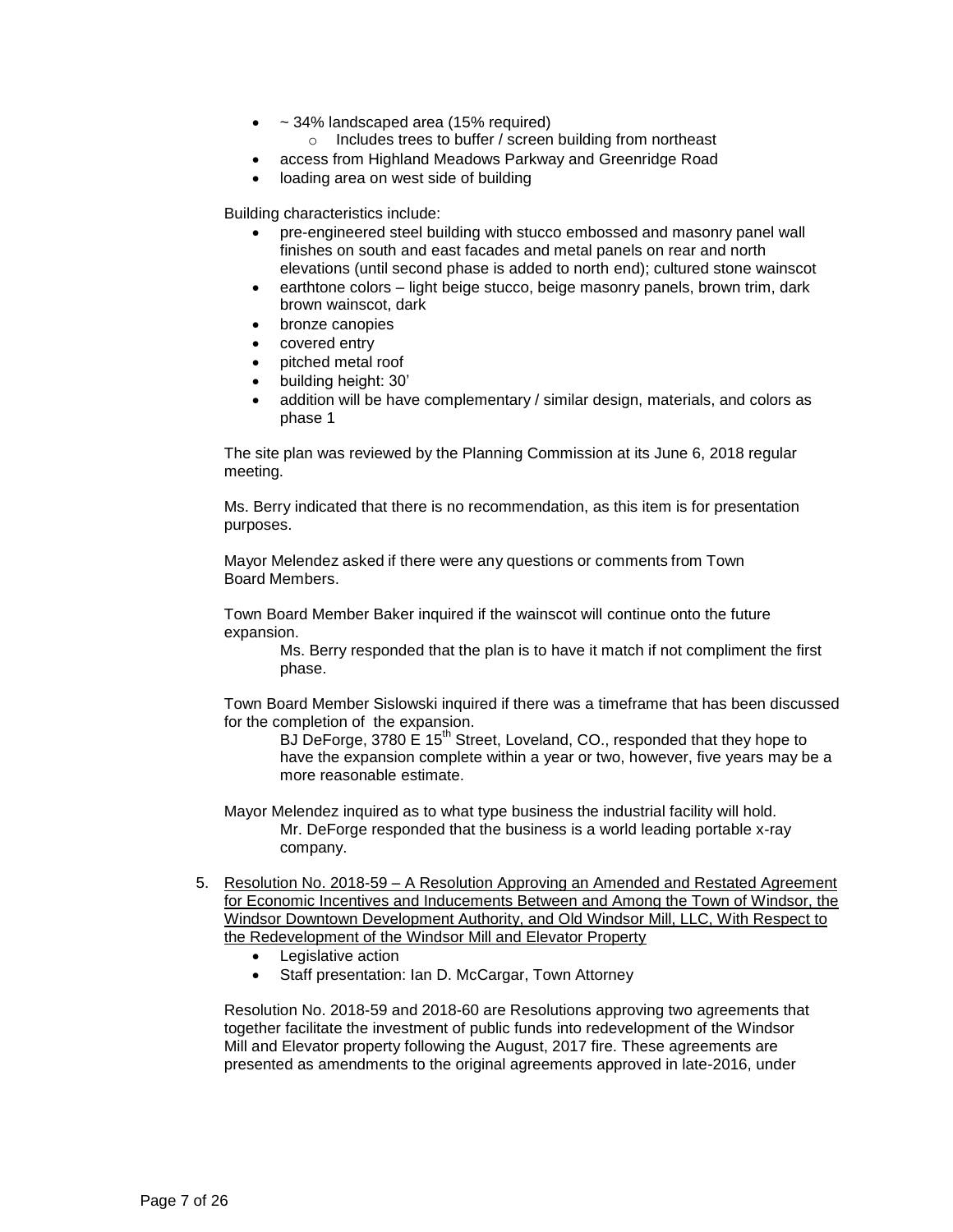which a total of \$3.7M would be contributed by the Town and DDA to the Mill redevelopment.

In 2016, the redevelopment plan called for a four-story restoration of a historic structure containing restaurant, brew pub, meeting and office space. The August, 2017, fire resulted in a total loss of nearly all the original Mill structure, along with all of the improvements invested by the developer up to that point. The agreements before you this evening take into account a change in redevelopment scope (from four stories to two stories, without adherence to historic preservation requirements), while preserving the former sums of public dollars to be invested.

Item C.5 is a Resolution approving an amendment to the three-way incentive agreement approved in 2016. As was the case under the 2016 agreement, the amended incentive agreement contains two basic forms of funding: initial cash funding (\$2.34M) and partial reimbursements of future tax revenue (\$1.36M), for a combined total of \$3.7M.

Initial Cash Funding. The primary difference between the 2016 incentive agreement and the amended incentive agreement is the *timing* of \$2.34M in initial cash contributions by the Town and DDA. The \$2.34M consists of \$500,000 from the DDA's cash reserves, and \$1.84M from the Town's reserves. Under the former incentive agreement, the Town and DDA initial funds were to pay the developer's costs in contractor progress payments during construction up to the maximum of \$2.34M. Despite this "pay-as-you-go" arrangement, the contractor did not request progress payments before the 2017 fire, so no public funds were invested in the project. The amended incentive agreement calls for the Town and DDA to pay the \$2.34M in a lump sum upon issuance of a Certificate of Occupancy for the Mill Building. This greatly simplifies the agreement, and assures a completed building before any public funds are invested. The Certificate of Occupancy must be issued before March 1, 2020, as a condition of initial funding by the Town and DDA.

Future Tax Reimbursements. In addition to the \$2.34M in initial funding from the Town and DDA, the amended incentive agreement calls for the Town and DDA to reimburse future tax revenue to the developer up to a maximum of \$1.36M. The Town will reimburse 50% of the sales tax revenue generated on the Mill Property. The DDA will reimburse 50% of the property tax generated by the Mill Property. These reimbursements will both continue until the \$1.36M target is reached. At that point, all incentives to the developer will be exhausted. The total investment of public funds is \$3.7M.

DDA Facade Improvement Agreement. The DDA's investment in the Mill Property is further defined by a Facade Improvement Agreement with the developer. Although the Town is not a party to the Facade Improvement Agreement, it is referred to extensively in the amended incentive agreement and amended IGA summarized below. The Facade Improvement Agreement assures that all dollars flowing into the public capital improvements from the DDA (including those supplied by the Town) are secured by an easement in the property. The Façade Agreement contains additional controls, including a requirement that no funds will flow until the Mill Building is leased at no less than 50% of its space for tenancies of no less than five years.

Staff recommends the Town Board approve Resolution No. 2018-59

Mayor Melendez asked if the applicant had anything they wished to add. Steve Schroyer, representing Blue Ocean and Old Windsor Mill LLC, stated that that they are getting ready to submit the final construction drawings to the Town of Windsor and hoping to start construction September 1, 2018.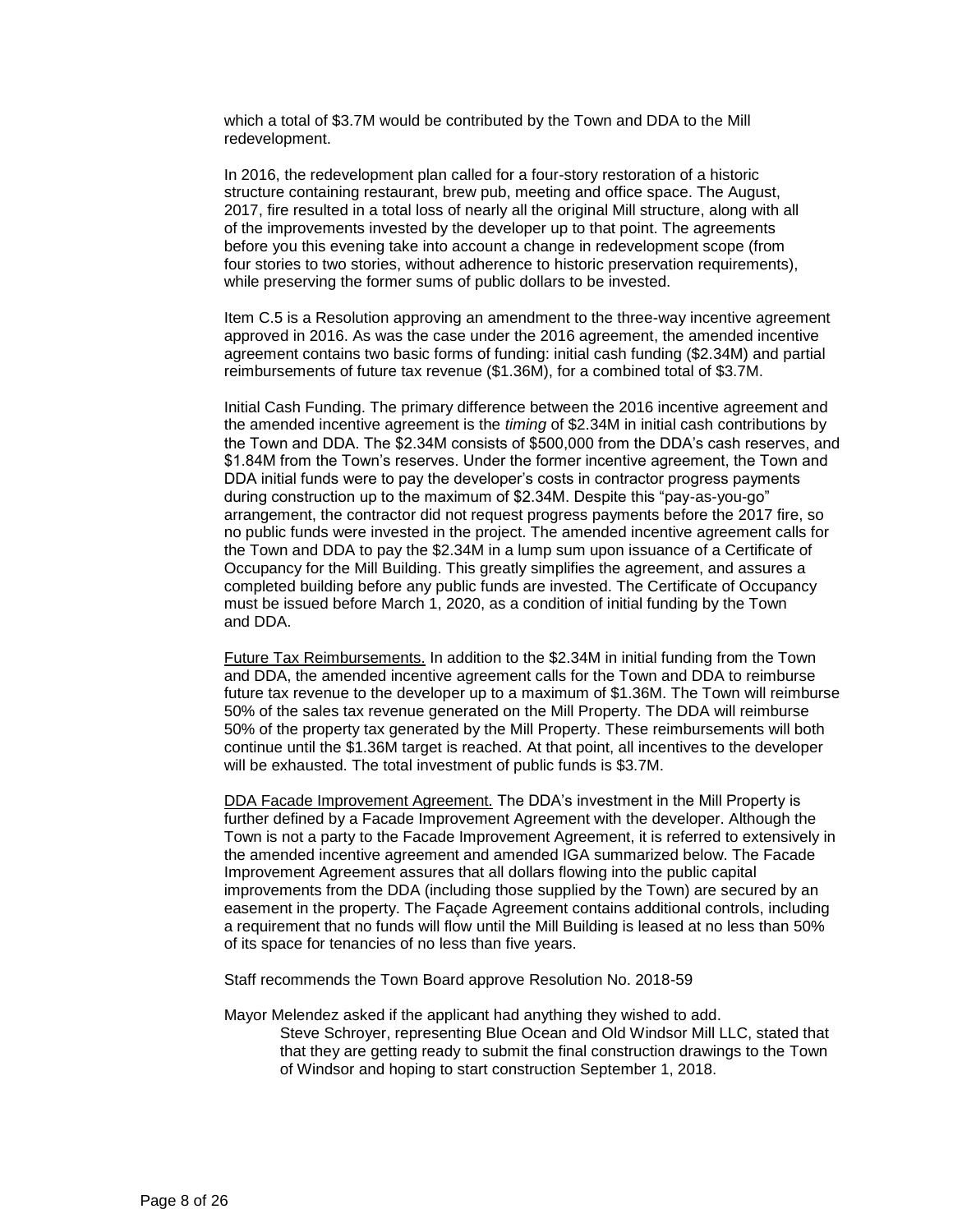Town Board Member Jones inquired if the developer decided to not move forward what would happen to the site.

Mr. McCargar stated that if a Certificate of Occupancy is issued and the property is committed to at least 50% occupancy with leases of five years or more, the Town will contribute funds and therefore would have a completed building on that site. If this doesn't take place, then the Town would not invest any further money into the building nor does the Downtown Development Authority. This agreement assumes that the property will be developed as described in Exhibit C with no provisions.

Town Board Member Bennett inquired when the anticipated opening date would be. Mr. Schroyer responded Spring of 2019.

Town Board Member Sislowski inquired if the incentive package is essentially the same as the one that was in place prior to the fire or if it has been scaled differently due to the change is size to the structure.

Mr. McCargar stated that even though the building size has changed, our economic analysis indicated that the \$3.7 Million was still a reasonable contribution.

Mr. McCargar stated for the record that the numbers that have been built into this agreement have all been analyzed by our independent fiscal analysis.

Town Board Member Jones expressed his concern regarding the payback.

Mr. McCargar stated that it depends on revenue generation and may be a longer time period, however, this is a priority by the Town of Windsor, the DDA as well as the community.

**Town Board Member Rennemeyer moved to approve Resolution No. 2018-59 as presented. Town Board Member Baker seconded the motion. Roll call on the vote resulted as follows: Yeas – Baker, Wilson, Bennett, Rennemeyer, Jones, Sislowski, Melendez; Nays- None; Motion passed.**

- 6. Resolution No. 2018-60 A Resolution Approving and Adopting the Amended and Restated Intergovernmental Agreement Between the Town of Windsor and the Windsor Downtown Development Authority Regarding Funding for Redevelopment of the Windsor Mill and Elevator Property
	- Legislative action
	- Staff presentation: Ian D. McCargar, Town Attorney

Item C-6 is a Resolution approving an amended IGA with the DDA to facilitate the payments required under the amended incentive agreement.

DDA as Conduit for Initial Funding. As we did in 2016, the DDA and Town are agreeing to have the DDA serve as the conduit through which public funds will flow under the amended incentive agreement, subject further to the requirements of the Facade Improvement Agreement as described above.

DDA-Town Future Tax Reimbursement Proportions. The amended IGA reaffirms the proportions to be contributed to the \$1.36M tax reimbursement payments under the amended incentive agreement. It is likely that, at the point where the \$1.36M target is reached, either the DDA or Town reimbursements will have outpaced the other. This is due to the differing rates at which property tax and sales tax revenue will flow from the Mill Property. The DDA and Town have agreed that, in the final analysis, the DDA's property tax reimbursements will not exceed \$753,896.00, and the Town's sales tax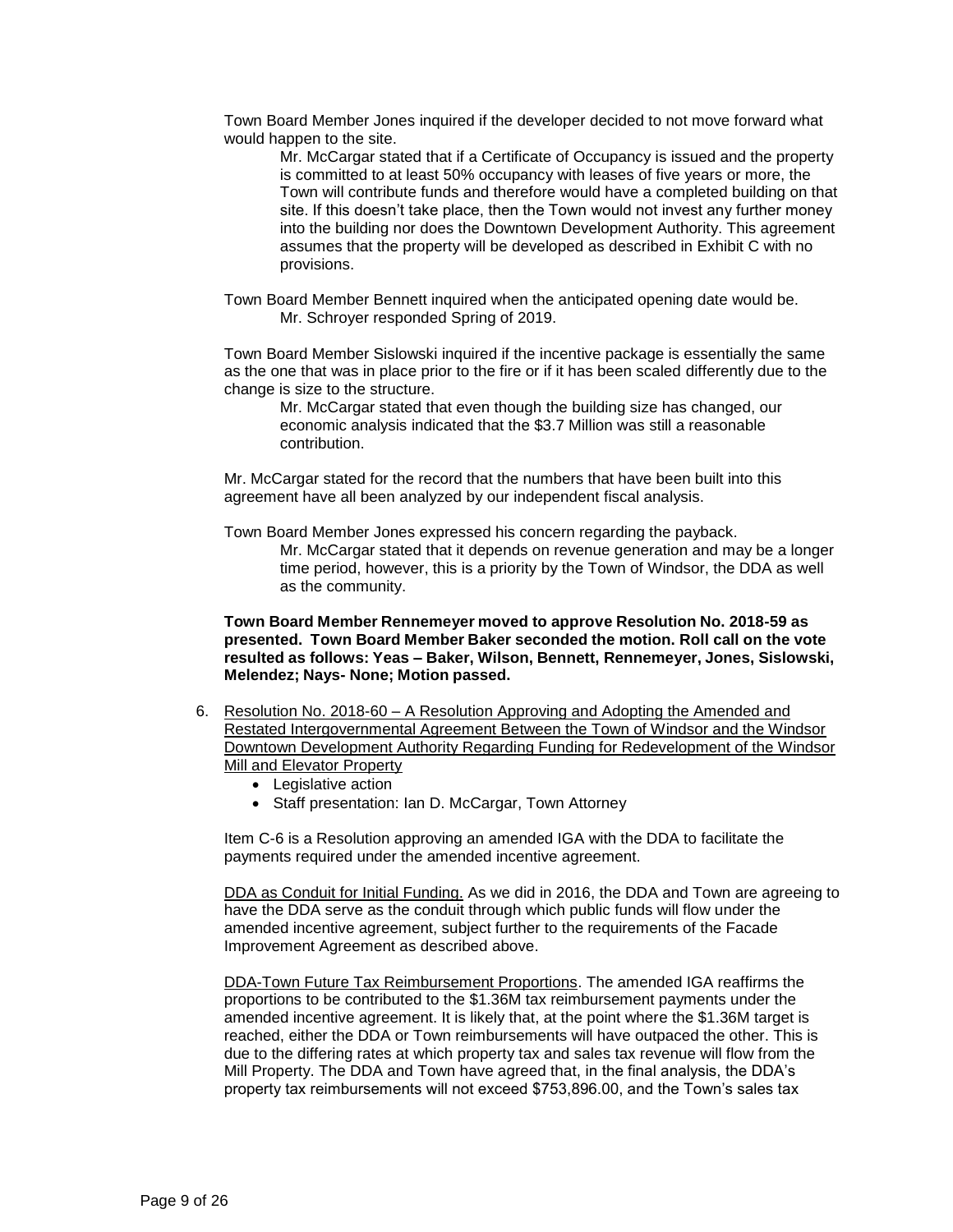reimbursements will not exceed \$606,278.00. Rather than cutting off one or the other sources of payment to the developer when one or the other of these caps are reached, the amended IGA allows for future arrangements between the DDA and the Town that will "square up" these proportions through any combination of payments, offsets, in-kind contributions, etc.

Post-incentive Tax Retention. The amended IGA states that, once the \$1.36M target is reached (and all payments to the developer therefore cease), the DDA will retain 100% of the property tax revenue from the Mill Property, and the Town will retain 100% of the sales tax revenue generated on the Mill Property.

Staff recommends the Town Board approve Resolution No. 2018-60.

Mayor Melendez asked if the applicant had anything they wished to add. Matt Ashby, Downtown Development Authority Executive Director, stated that the DDA will be reviewing all documents and states that they are comfortable with the arrangement in terms of continuing the partnership that they have experienced with the Town of Windsor in order to see amazing projects like the

**Town Board Member Rennemeyer moved to approve Resolution No. 2018-60 as presented. Town Board Member Baker seconded the motion. Roll call on the vote resulted as follows: Yeas – Baker, Wilson, Bennett, Rennemeyer, Jones, Sislowski, Melendez; Nays- None; Motion passed.**

- 7. Public Hearing Final Major Subdivision Jacoby Farm Subdivision  $7<sup>th</sup>$  Filing Russell Baker, owner/applicant, Cathy Mathis, applicant's representative
	- Quasi-judicial Action

Windsor Mill move forward.

Staff presentation: Millissa Berry, Senior Planner

**Town Board Member Rennemeyer moved to open the public hearing; Town Board Member Jones seconded the motion. Roll call on the vote resulted as follows: Yeas – Baker, Wilson, Bennett, Rennemeyer, Jones, Sislowski, Melendez; Nays-None; Motion passed.**

Mr. Sislowski stated, "Madam Mayor, for the record I would like to disclose that in my capacity as Town Board Liaison to the Planning Commission, I was present at the Planning Commission meeting during which this matter was previously presented. I wish to state that my participation during the Planning Commission proceedings has no way influenced me in my capacity as a Town Board member this evening. I will make my decision and cast my vote this evening based solely on the evidence that is presented during this public hearing."

Ms. Berry introduced the applicant and presented the PowerPoint presentation included in the packet materials, with the following information: The owner/applicant, Mr. Russell Baker, Townhomes at Jacoby Farms, LLC, represented by Ms. Cathy Mathis of TBGroup, has submitted a final major subdivision plat, known as Jacoby Farm Subdivision  $7<sup>th</sup>$  Filing. The subdivision encompasses approximately 5 acres over two properties (Tract  $A = -2.7$  acres and Tract  $B = -2.3$  acres). The properties are zoned Residential Mixed Use (RMU). The purpose of the subdivision is to allow for individual ownership of the townhome units proposed on the site.

The subdivision proposal is summarized as follows:

- 61 townhome lots (61 townhome units) = approximately 2.3 acres ( $\sim$ 45% of site)
- Tracts A and B: platted common space  $=$  approximately 2.7 acres ( $\sim$ 55% of site)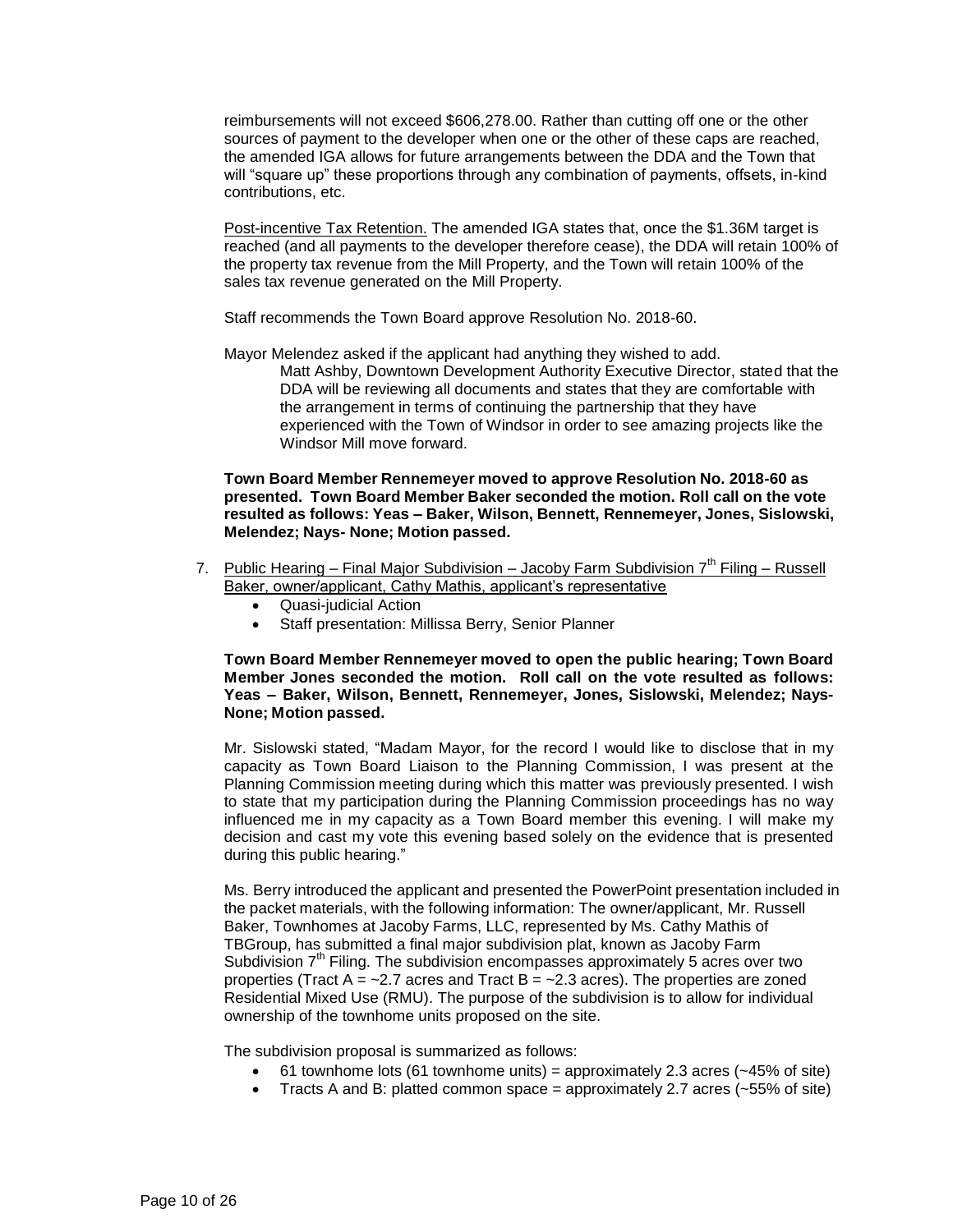- o Landscaped areas
- o Open yard areas
- o Parking and access drives
- o Utility / access / drainage easements
- Common space will be owned and maintained by a Homeowners' Association.
- School dedications have been met; dedications were made with the processing of the Jacoby Farm Subdivision 2nd Filing.
- Credit for park dedication from Jacoby Farm Subdivision 2nd Filing will be applied.

During the preliminary major subdivision review, the applicant held a neighborhood meeting on January 30, 2018. There were approximately 18 neighbors in attendance. The notification period for the January neighborhood meeting did not meet code r requirements, therefore, a second neighborhood meeting was held on March 26, 2018 in accordance with Chapter 16, Article XXXI of the Municipal Code. Seven neighbors were in attendance, including 5 that attended the January 30th meeting.

At its June 6, 2018 regular meeting, the Planning Commission forwarded a recommendation to the Town Board to approve the final major subdivision as presented subject to the following conditions:

- 1. All outstanding staff comments on the subdivision plat shall be addressed prior to recording of the subdivision plat.
- 2. The applicant shall enter into a development agreement with the Town prior to recording of the subdivision plat.

Staff requests that the following be entered into the record:

- Application and supplemental materials
- Staff memorandum and supporting documents
- All testimony received during the public hearing
- Recommendation

Mayor Melendez asked if there were any questions or comments from Town Board Members.

Town Board Member Bennett inquired if there is an HOA and if they would be involved in the Metropolitan District as well as what the parking ratio is for this subdivision. Mr. Bennett also inquired about access directly to  $17<sup>th</sup>$  street.

Ms. Berry indicated that there would be an HOA and yes they would be a part of the Metro District. Ms. Berry also stated that the parking ratio is listed as 2.7 spaces per unit and that due to the spacing of intersections and the high volume of traffic off  $17<sup>th</sup>$  Street, it would be safer to have residents take Grand Ave or Stoll Drive.

- Mayor Melendez asked if anyone from the audience wished to speak on this matter. There were none.
- Mayor Melendez asked if the applicant had anything further they wished to add. The applicant had nothing to add.

**Town Board Member Bennett moved to close the public hearing; Town Board Member Baker seconded the motion. Roll call on the vote resulted as follows: Yeas – Baker, Wilson, Bennett, Rennemeyer, Jones, Sislowski, Melendez; Nays-None; Motion passed.**

.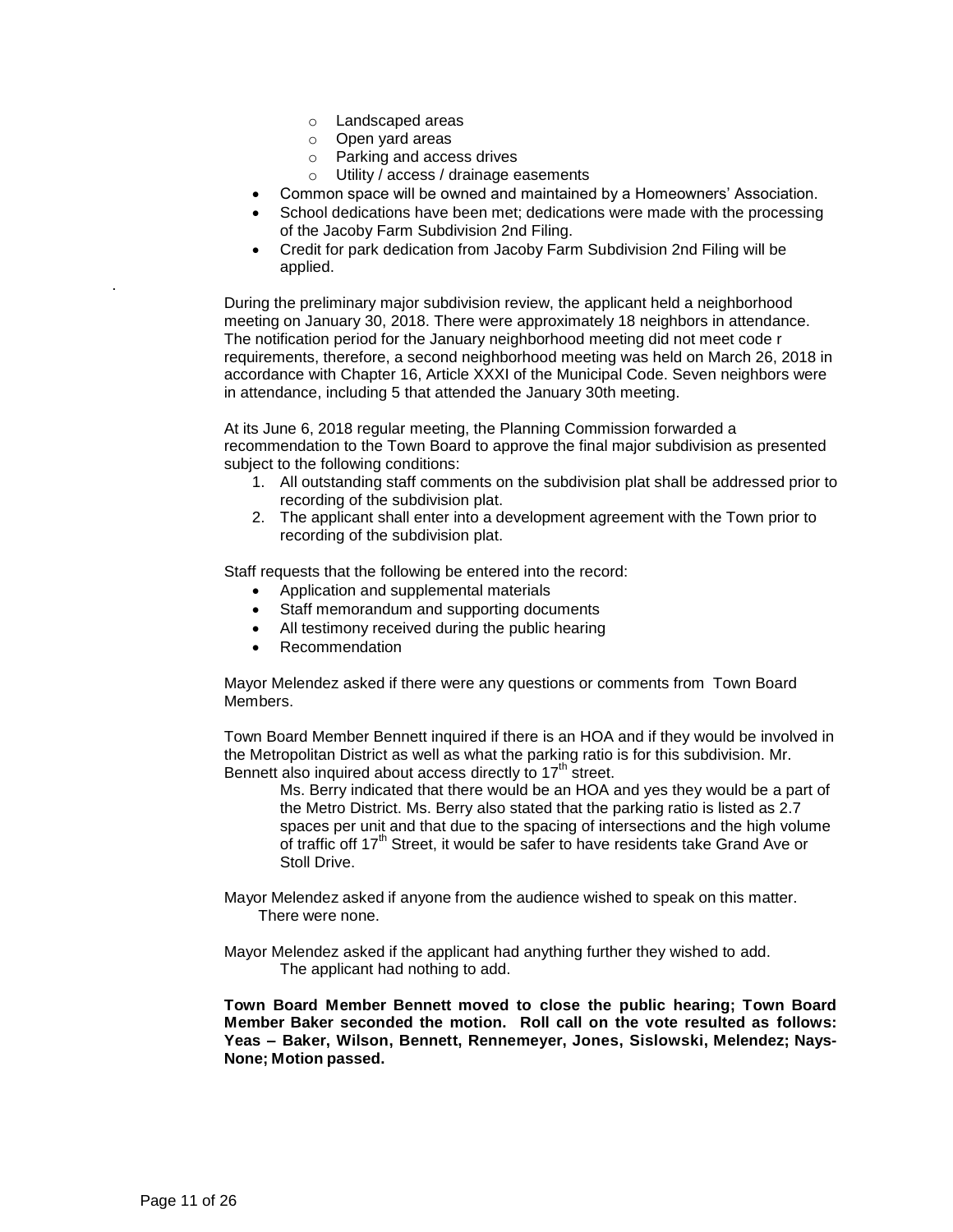- 8. Resolution No. 2018-61 A Resolution Approving the Final Major Subdivision Jacoby Farm Subdivision 7th Filing – Russell Baker, owner/applicant, Cathy Mathis, applicant's representative
	- Quasi-judicial Action
	- Staff presentation: Millissa Berry, Senior Planner

Mayor Melendez asked if Ms. Berry had anything further she wished to add. Per Ms. Berry, No Madam Mayor

Mr. Bennett stated that he was concerned regarding the traffic flow and wished to see more options.

**Town Board Member Sislowski moved to approve Resolution No. 2018- 61 as presented. Town Board Member Rennemeyer seconded the motion. Roll call on the vote resulted as follows: Yeas – Baker, Wilson, Bennett, Rennemeyer, Jones, Sislowski, Melendez; Nays- None; Motion passed.**

- 9. Resolution No. 2018-62 A Resolution Approving the Final Site Plan for Jacoby Farm Subdivision  $7<sup>th</sup>$  Filing – Russell Baker, owner/applicant, Cathy Mathis, applicant's representative
	- Quasi-judicial Action
	- Staff presentation: Millissa Berry, Senior Planner

Ms. Berry introduced the applicant and presented the PowerPoint presentation included in the packet materials, with the following information: The owner/applicant, Mr. Russell Baker, Jacoby Farm Townhomes LLC, represented by Ms. Cathy Mathis of TBGroup, has submitted a final site plan, known as Jacoby Farm Subdivision 7th Filing - Jacoby Farm Townhomes. The project occurs on two separate but adjacent tracts. The sites are located northeast and southeast of the intersection of 17th Street and Grand Avenue at the west end of the Jacoby Farm Subdivision.

The site plan consists of 61 townhomes on the two parcels, 31 townhomes on the northern site (identified as Tract A on the site plan) and 30 townhomes on the southern site (identified as Tract B on the site plan). The northern site encompasses approximately 2.7 acres and the southern site encompasses approximately 2.3 acres; both are zoned Residential Mixed Use (RMU). The overall density for each site is 11.9 du/acre. A mix of five-, six-, and seven-unit buildings are proposed. The Jacoby Farm 2nd Filing established the multifamily use of the tracts as well as an allowed density of 15 units per acre ( $\sim$  76 units total).

Other overall development characteristics include:

- Northern site / Tract A number of buildings = 5; number of units = 31; overall density =  $11.6$  du/acre
- Southern site/ Tract B number of buildings = 5; number of units = 30 ; overall density = 12.9 du/acre
- 30' building heights
- pitched roof and articulated facades
- multiple façade colors
- asphalt shingles, painted lap siding, synthetic stone wainscot, covered entries
- 2-car garage per unit
- 164 parking spaces 2 garage stalls per unit plus 44 (22 per site) surface stalls parking ratio of 2.7
- spaces per unit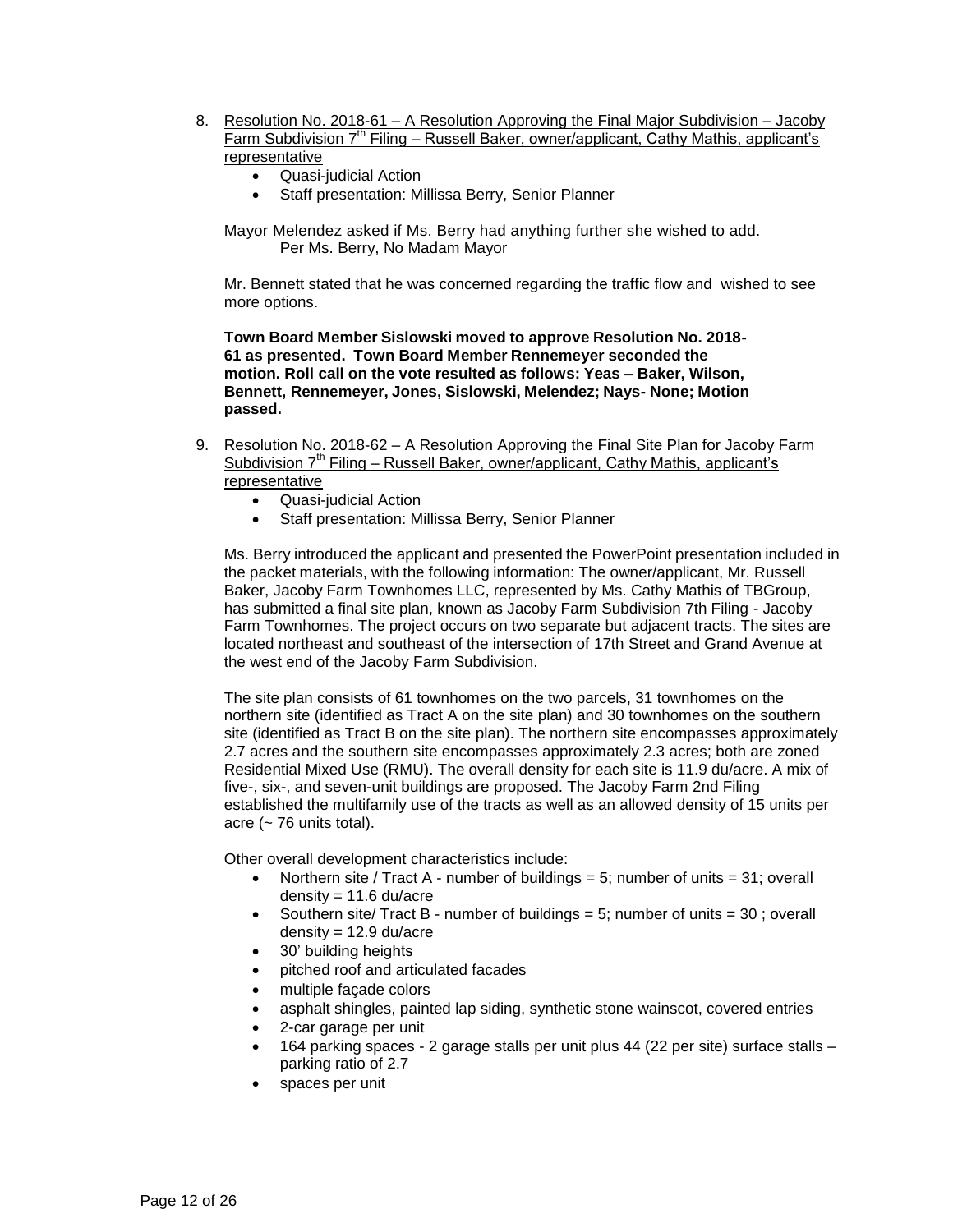- access off of Grand Avenue and Stoll Drive , both public streets
- approximately 34% landscaped area
- common areas
- individual trash pick-up; cluster mailbox units

At its June 6, 2018 regular meeting, the Planning Commission forwarded to the Town Board a recommendation of approve the final site plan, subject to the following conditions:

- 1. All remaining Planning Commission and staff comments shall be addressed.
- 2. The applicant will enter into a development agreement with the Town.

Staff requests that the following be entered into the record:

- Application and supplemental materials
- Staff memorandum and supporting documents
- Recommendation

**Town Board Member Rennemeyer moved to approve Resolution No. 2018- 62 as presented. Town Board Member Wilson seconded the motion. Roll call on the vote resulted as follows: Yeas – Baker, Wilson, Bennett, Rennemeyer, Jones, Sislowski, Melendez; Nays- None; Motion passed.**

- 10. Public Hearing Final Major Subdivision Chimney Park Subdivision 4<sup>th</sup> Filing Al Haar and Mike Zapf, owners/applicants; Patricia Kroetch, North Star Design, Inc., applicant's **representative** 
	- Quasi-judicial Action
	- Staff presentation: Carlin Malone, Chief Planner Presented by Scott Ballstadt in place of Ms. Malone

**Town Board Member Rennemeyer moved to open the public hearing; Town Board Member Jones seconded the motion. Roll call on the vote resulted as follows: Yeas – Baker, Wilson, Bennett, Rennemeyer, Jones, Sislowski, Melendez; Nays-None; Motion passed.**

Mr. Sislowski stated, "Madam Mayor, for the record I would like to disclose that in my capacity as Town Board Liaison to the Planning Commission, I was present at the Planning Commission meeting during which this matter was previously presented. I wish to state that my participation during the Planning Commission proceedings has no way influenced me in my capacity as a Town Board member this evening. I will make my decision and cast my vote this evening based solely on the evidence that is presented during this public hearing."

Mr. Ballstadt introduced the applicant and presented the PowerPoint presentation included in the packet materials, with the following information: The applicants, Mr. Al Haar and Mr. Mike Zapf, represented by Ms. Patricia Kroetch of North Star Engineering, have submitted a final subdivision for what is known as Chimney Park Subdivision 4th Filing.

The preliminary subdivision for the subject proposal was approved by the Planning Commission on March 7, 2018. A site plan land use application, Chimney Park Townhomes Site Plan (Item C.12), is being reviewed concurrently with the subject final subdivision application.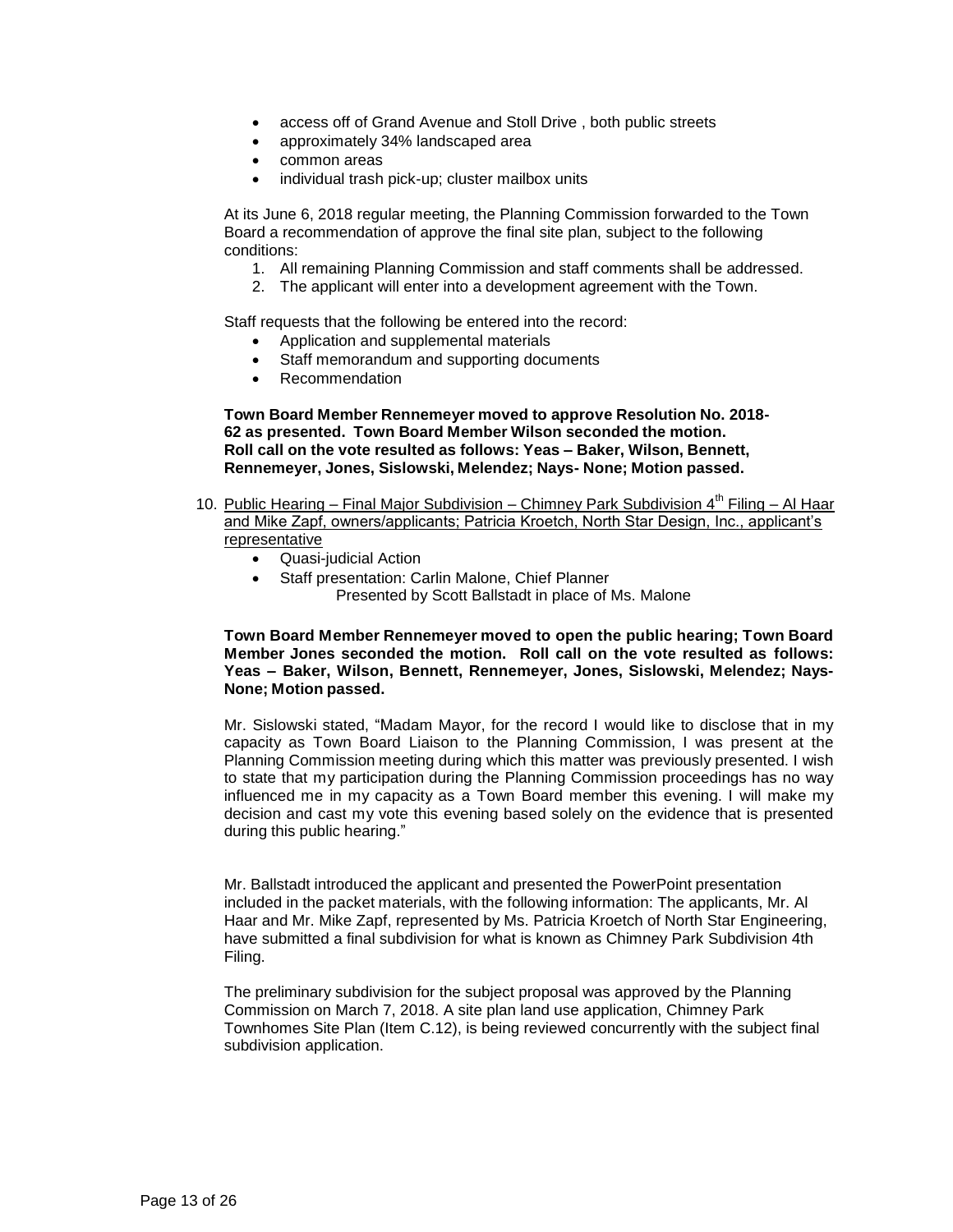The site is located east of Chimney Park and a Town regional detention pond, zoned O (Recreation and Open Space); west of an existing service shop use (Windsor Auto Repair) zoned I-L (Limited Industrial) and State Highway 257; north of Chestnut Street and existing single-family residential, zoned RMU (Residential Mixed Use); and south of a Great Western Railroad spur and a lumber yard (Universal Forest Products), zoned I-H (Heavy Industrial).

The 5.6-acre site is undeveloped and zoned MF-2 (High-Density Multifamily Residential District). The subject final subdivision proposes 51 residential lots and four tracts.

- Proposed final subdivision characteristics include:
- 51 townhome lots
- Four tracts: three for additional garage buildings and one for open space/landscaping common areas.
- 58% of the property consists of common area
- Two access points on Chestnut Street with an internal looped road (private street)
- Adjacent to Chimney Park and in close proximity to schools, downtown, and services

A neighborhood meeting was held by the applicant on January 25, 2018, 6:00 p.m., at the Pelican Lakes Golf Course Banquet Room, 1625 Pelican Lakes Pointe. Notifications for this meeting were as follows:

- January 3, 2018 affidavit of mailing to property owners within 300 feet
- January 5, 2018 display ad published in the papers

There was one neighbor/property owner in attendance who stated he was strongly in favor of the proposal, noting there was a need for the type of development in the area, development of the property would improve the neighborhood, and the design proposed was well thought out.

Notifications for this public hearing were as follows:

- May 1, 2018 affidavit of mailing to property owners within 300 feet
- May 1, 2018 posted to Town website
- $\bullet$  May 2, 2018 sign posted on property
- May 4, 2018 published in the papers

At its May 16, 2018 regular meeting, the Planning Commission forwarded to the Town Board a recommendation of approval of the final subdivision, subject to all remaining Planning Commission and staff comments shall be addressed.

Staff requests that the following be entered into the record:

- Application and supplemental materials
- Staff memorandum and supporting documents
- All testimony received during the public hearing
- Recommendation

Mayor Melendez asked if there were any questions or comments from Town Board Members.

Town Board Member Jones inquired about the four parking spaces per unit. Mr. Ballstadt responded that there are two parking stalls per unit inside the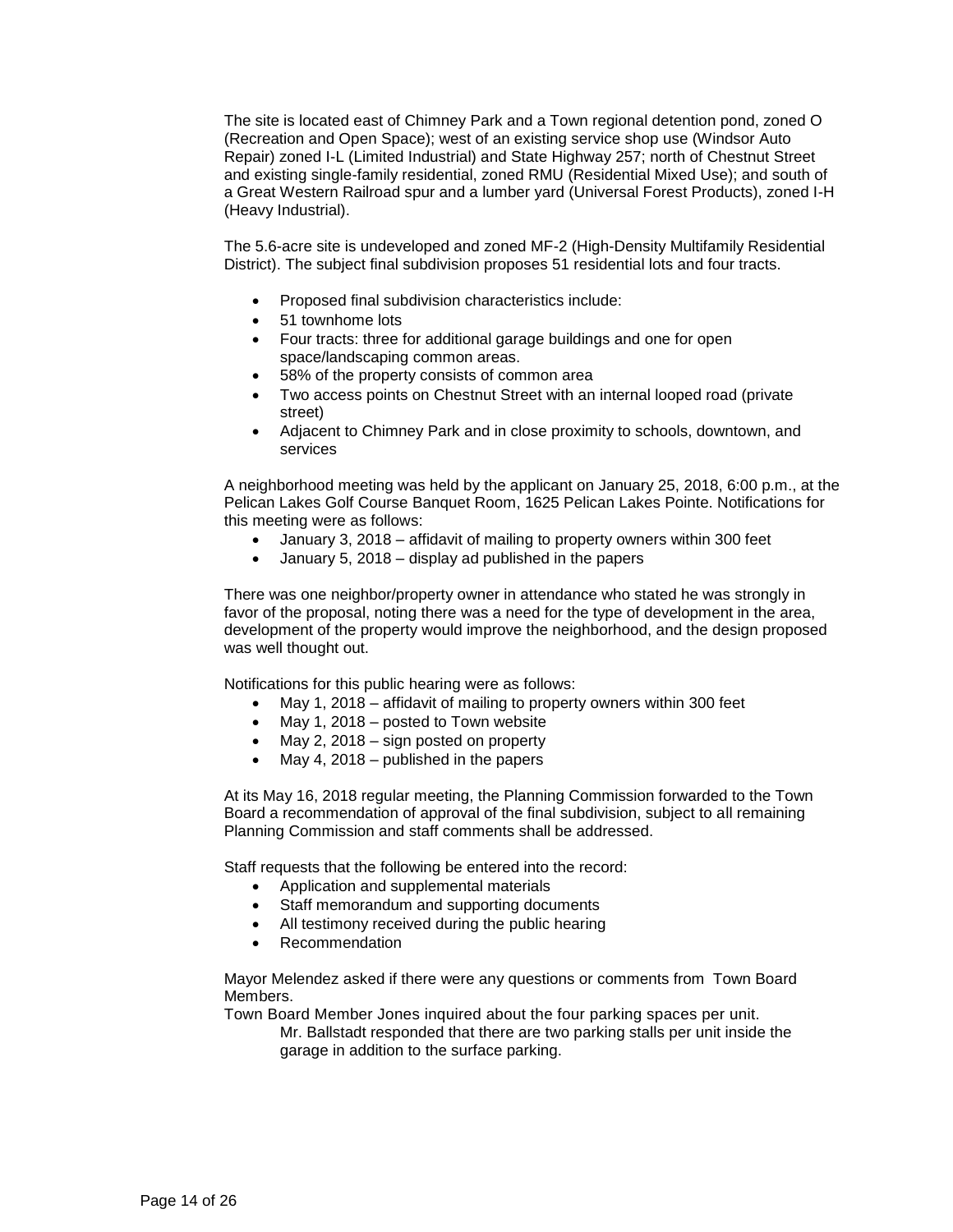Town Board Member Sislowski inquired about the additional land located to the NW of the property.

Mr. Ballstadt responded that it's an extension of the Multi-Family MF-2 zoning which was deeded to the Town as a regional storm water detention facility.

Mayor Melendez asked if anyone from the audience wished to speak on this matter. There were none.

**Town Board Member Rennemeyer moved to close the public hearing; Town Board Member Bennett seconded the motion. Roll call on the vote resulted as follows: Yeas – Baker, Wilson, Bennett, Rennemeyer, Jones, Sislowski, Melendez; Nays- None; Motion passed.**

- 11. Resolution No. 2018-63 A Resolution Approving the Final Major Subdivision for  $\overline{\text{Chimney}}$  Park Subdivision 4<sup>th</sup> Filing – Al Haar and Mike Zapf, owners/applicants; Patricia Kroetch, North Star Design
	- Quasi-judicial Action
	- Staff presentation: Carlin Malone, Chief Planner Presented by Scott Ballstadt in place of Ms. Malone

Mayor Melendez asked if Mr. Ballstadt had anything further to add. Per Mr. Ballstadt, No Madam Mayor

**Town Board Member Rennemeyer moved to approve Resolution No. 2018- 63 as presented. Town Board Member Wilson seconded the motion. Roll call on the vote resulted as follows: Yeas – Baker, Wilson, Bennett, Rennemeyer, Jones, Sislowski, Melendez; Nays- None; Motion passed.**

- 12. Resolution No. 2018-64 A Resolution Approving the Final Site Plan for Chimney Park Subdivision  $4<sup>th</sup>$  Filing, Lot 1 – Al Haar and Mike Zapf, owners/applicants; Patricia Kroetch, North Star Design
	- Quasi-judicial Action
		- Staff presentation: Carlin Malone, Chief Planner Presented by Scott Ballstadt in place of Ms. Malone

Mr. Ballstadt introduced the applicant and presented the PowerPoint presentation included in the packet materials, with the following information: The applicants, Mr. Al Haar and Mr. Mike Zapf, represented by Ms. Patricia Kroetch of North Star Engineering, have submitted a final site plan for Chimney Park Townhomes. The Planning Commission approved the preliminary site plan and preliminary major subdivision for the subject proposal on March 7, 2018. A final major subdivision land use application, Chimney Park Subdivision 4th Filing, is being reviewed concurrently with the subject final site plan application.

The site is located east of Chimney Park and a Town regional detention pond, zoned O (Recreation and Open Space); west of an existing service shop use (Windsor Auto Repair) zoned I-L (Limited Industrial) and State Highway 257; north of Chestnut Street and existing single-family residential, zoned RMU (Residential Mixed Use); and south of a Great Western Railroad spur and a lumber yard (Universal Forest Products), zoned I-H (Heavy Industrial).

The 5.6-acre property is currently undeveloped and zoned MF-2 (High Density Multifamily Residential District). In the past, there was a metal storage shed on the property, which was destroyed in the 2008 tornado. The property was once a sugar beet dump for the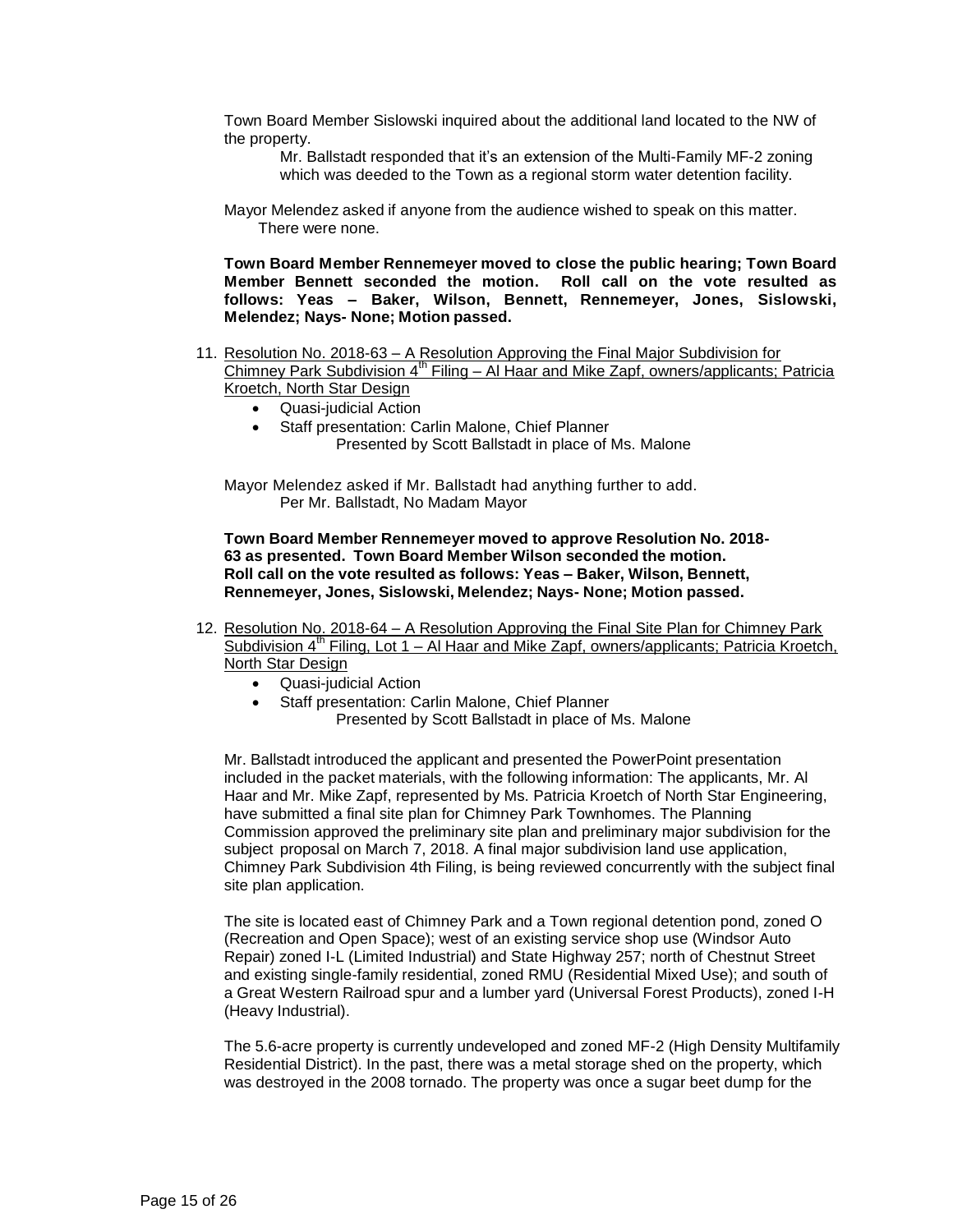Great Western Sugar Factory, located north of the subject site, and a large structure of concrete from this use remains in the ground. The subject site plan proposes 51 townhome units, with an overall density of 9.1 du/acre.

Proposed development characteristics include:

- 51 townhome units within eleven buildings: seven 4-unit buildings, one 5-unit building, three 6-unit buildings
- three and four-bedroom townhome units ranging in size from 1,759 s.f to 2,140 s.f. finished area; with unfinished basements
- building heights of 19'6" (55 feet maximum height in MF-2 zone district)
- façade colors would be compatible with the surrounding neighborhood
- asphalt shingles, painted lap siding (horizontal and vertical), synthetic stone wainscot, front covered porch entry and rear covered patio.
- 265 parking spaces (109 required) parking ratio of 5.2 spaces per dwelling unit:
	- o 140 garage spaces, 23 surface spaces (not including driveway spaces)
	- o 4 parking spaces for each townhome unit: 2-car garage per unit plus two spaces behind each townhome garage = 204 spaces (two spaces required per unit  $= 102$ )
	- o 23 guest parking spaces (one guest parking space per eight dwellings required  $= 7$  spaces)
	- o An additional 38 single-bay garages available, buffering the townhomes from the railroad spur along the northern property boundary.
- approximately 27% landscaped area
- 58% common area
- Two access points on Chestnut Street with an internal looped road (private street)
- Adjacent to Chimney Park and in close proximity to schools, downtown, and services

At its regular meeting of May 16, 2018, the Planning Commission forwarded to the Town Board a recommendation of approval for the final site plan, subject to the following conditions:

- 1. All remaining Planning Commission and staff comments shall be addressed on the final site plan.
- 2. The final major subdivision plat for the subject property is approved.

Staff requests that the following be entered into the record:

- Application and supplemental materials
- Staff memorandum and supporting documents
- Recommendation

Town Board Member Jones inquired as to the construction being completed by the town and what that involves.

Mr. Wagner responded that they built a regional detention facility in 2008 which now has to be expanded due to the development of this property.

Town Board Member Sislowski and Mayor Melendez inquired about a barrier between the development and detention facility and what the liability may be if any if someone fell into the ditch and if signage would be needed.

Mr. Ballstadt stated that there may be some existing fencing along a portion of the eastern side of Chimney Park.

Mr. McCargar stated that the Town's exposure would be very low since we are not inviting people to cross the detention area. Warning signs would be an option, however, we are not compelled to have them.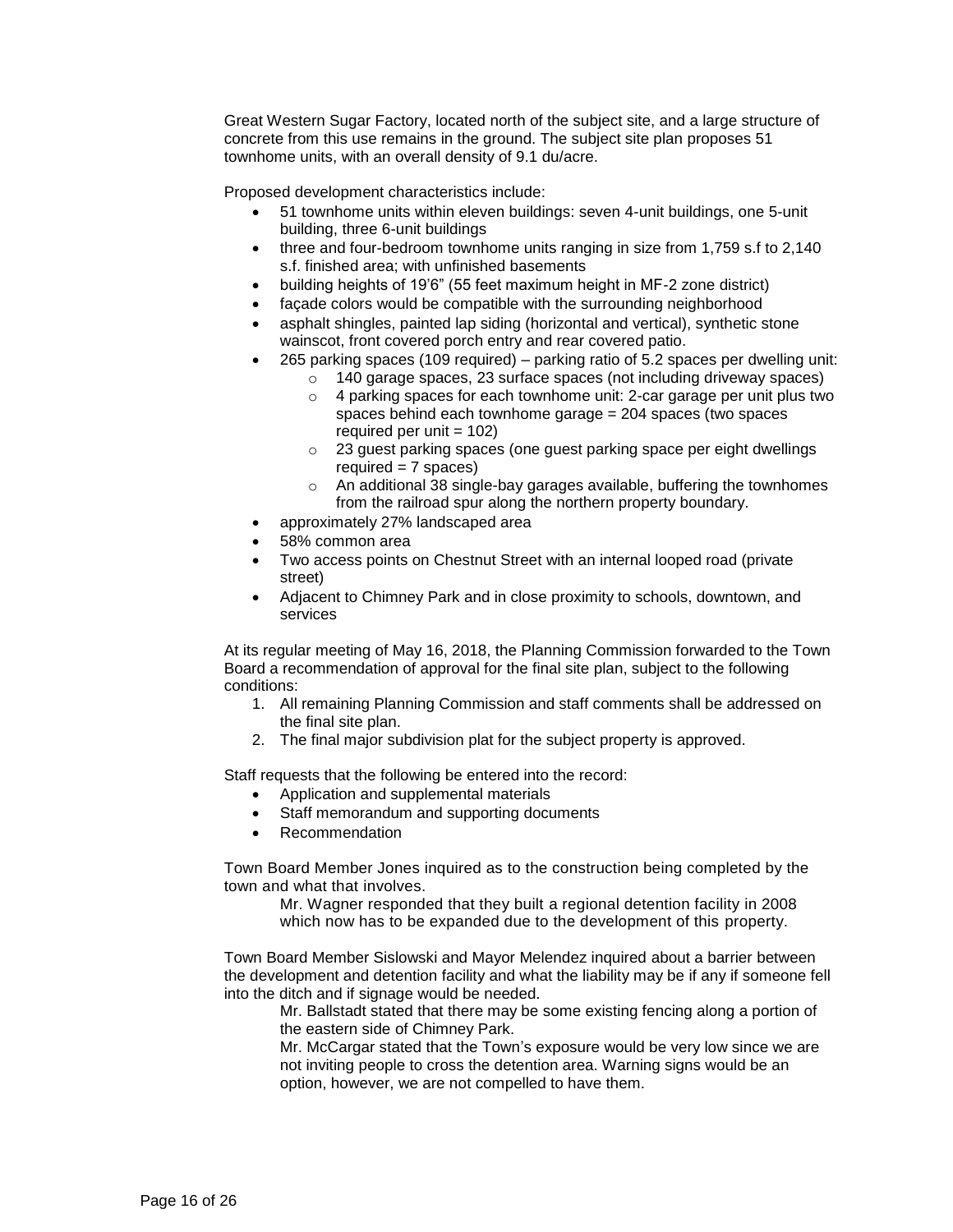**Town Board Member Rennemeyer moved to approve Resolution No. 2018- 64 as presented. Town Board Member Bennett seconded the motion. Roll call on the vote resulted as follows: Yeas – Baker, Wilson, Bennett, Rennemeyer, Jones, Sislowski, Melendez; Nays- None; Motion passed.**

- 13. Public Hearing Conditional Use Grant to allow Oil and Gas Facilities Water Valley West Subdivision, Lot 5 (Merlin Pad) – Chris Freeman, Extraction Oil and Gas, applicant/Martin Lind, Raindance Aquatics LLC, property owner
	- Quasi-judicial Action
	- Staff presentation: Carlin Malone, Chief Planner Presented by Scott Ballstadt in place of Ms. Malone

#### **Town Board Member Rennemeyer moved to open the public hearing; Town Board Member Jones seconded the motion. Roll call on the vote resulted as follows: Yeas – Baker, Wilson, Bennett, Rennemeyer, Jones, Sislowski, Melendez; Nays-None; Motion passed.**

Mr. Sislowski stated, "Madam Mayor, for the record I would like to disclose that in my capacity as Town Board Liaison to the Planning Commission, I was present at the Planning Commission meeting during which this matter was previously presented. I wish to state that my participation during the Planning Commission proceedings has no way influenced me in my capacity as a Town Board member this evening. I will make my decision and cast my vote this evening based solely on the evidence that is presented during this public hearing."

Mr. Ballstadt introduced the applicant and presented the PowerPoint presentation included in the packet materials, with the following information: The applicant, Extraction Oil and Gas, is requesting a Conditional Use Grant (CUG) to allow oil and gas facilities in the Residential Mixed Use (RMU) zoning district for what is known as the Merlin Pad, located in the northeast portion of Water Valley West Subdivision Lot 5. Oil and gas facilities are allowed as a conditional use in all zoning districts, per Section 16-7-60 of the Town's Municipal Code, Oil and Gas Facilities.

The subject lot is located approximately  $\frac{1}{2}$  mile west of 7th Street and  $\frac{1}{2}$  mile north of New Liberty Road. Lot 5 of Water Valley West Subdivision includes 362 acres. The oil and gas site area (pad) includes seven acres and the proposal includes six wells with associated equipment. The property is currently undeveloped golf course with Poudre River Trail and Whiting Reservoir to the north, undeveloped land (future golf course) to the west, a residence to east, and residential (Hilltop Estates Subdivision [Pelican Hills] and Poudre Heights Subdivision) further east and south of the property boundary.

Oil and gas production will utilize pipelines, which will reduce the amount of truck traffic; however, there will be hauling associated with the operation. The hauling route is proposed from the site to the property's access point on New Liberty Road/WCR 64, west on WCR 64 to WCR 13, south to Crossroads Boulevard/WCR 62, and west to I-25. Truck traffic would primarily occur during daylight hours and the applicant has stated that truck hauling periods will avoid the peak times of school and commuter traffic.

A neighborhood meeting was held by the applicant on May 3, 2018, 6:00-8:00 p.m., at the Windsor-Severance Fire and Rescue Station No. 1 conference room, 100 7th Street. Notifications for this meeting were as follows:

- April 17, 2018 affidavit of mailing to property owners within 300 feet
- April 20, 2018 display ad published in the newspapers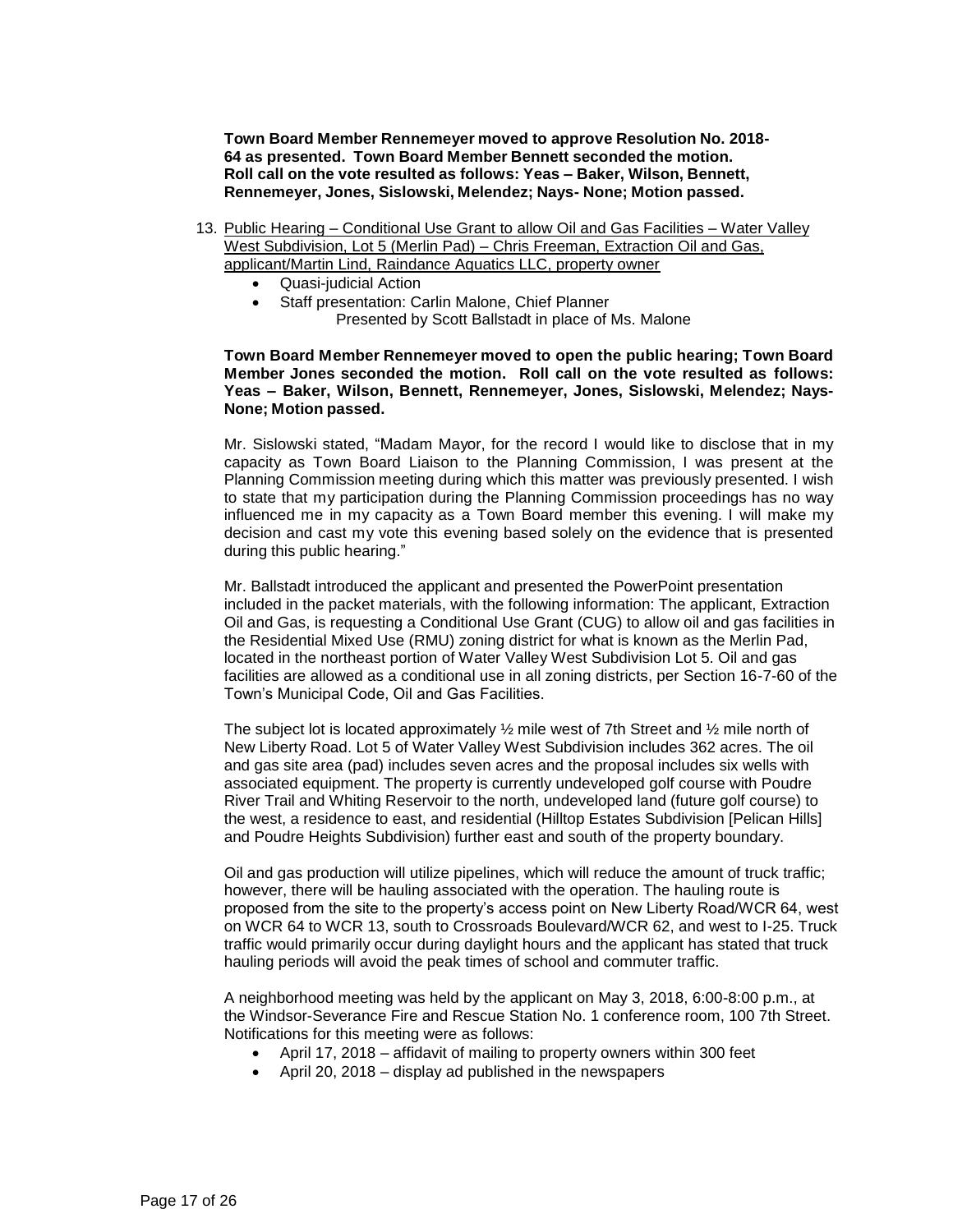There were two neighbors in attendance who had general questions about the proposal

Notifications for this public hearing were as follows:

- May 24, 2018 affidavit of mailing to property owners within 500 feet, Hilltop and Poudre Heights homeowner associations
- May 24, 2018 sign posted on property
- May 25, 2018 published in the newspapers
- June 1, 2018 posted to Town website

Section 16-7-60(c) of the Municipal Code lists the following standards and requirements for conditional use grants, with staff analysis below:

*(c) Based upon specific site characteristics, which include but shall not be limited to: nature and proximity of adjacent development; prevailing weather patterns, including wind direction; vegetative cover on or adjacent to the site; and topography of the site, the Town Board may, as a condition of approval of any conditional use grant, require any or all of the following methods to mitigate adverse impacts on surrounding properties:* 

- *(1) Visual requirements. To the maximum extent practical, abatement of negative visual impacts of oil and gas facilities shall be addressed through one (1) or more of the following methods:* 
	- **a.** *Use structures of minimal size to satisfy present and future functional requirements.*

The proposed conditions of approval require that the applicant utilize equipment and tanks that are low profile.

#### *b. The facilities shall be kept clean and otherwise properly maintained.*

The proposed conditions of approval require that the facilities are kept clean and maintained. Maintenance of the facilities includes, but is not limited to, the tracking pads, associated oil and gas equipment, painting of tanks, landscaping, fencing, and disposal of trash. The applicant shall keep public roadways free from mud and debris.

#### *c. Construction of buildings or other enclosures may be required where facilities create visual impacts that cannot be mitigated because of proximity, density and/or intensity of adjacent residential land use.*

The sites are located on an undeveloped 362-acre property with no existing structures. The proposed wells would be situated on the north half of the property. The closest occupied building is 290 feet from the drilling pad and the property/building owner has provided a setback waiver to Extraction Oil and Gas. The residential subdivisions of Hilltop and Poudre Heights are located south and east of the proposed drilling site, with the closest home in Hilltop located approximately 1,500 feet and the closest home in Poudre Heights located approximately 2,150 feet from the property boundary of the site. The Poudre Trail is north of the drilling pad. Due to the proximity of the Poudre Trail, staff recommends that sound walls are setback a minimum of 30 feet from the existing temporary trail and permanent trail. The recommended trail setback is included in the CUG conditions of approval. Landscape berms will mitigate visual impacts from the trail and surrounding properties both in the interim and in the long-term.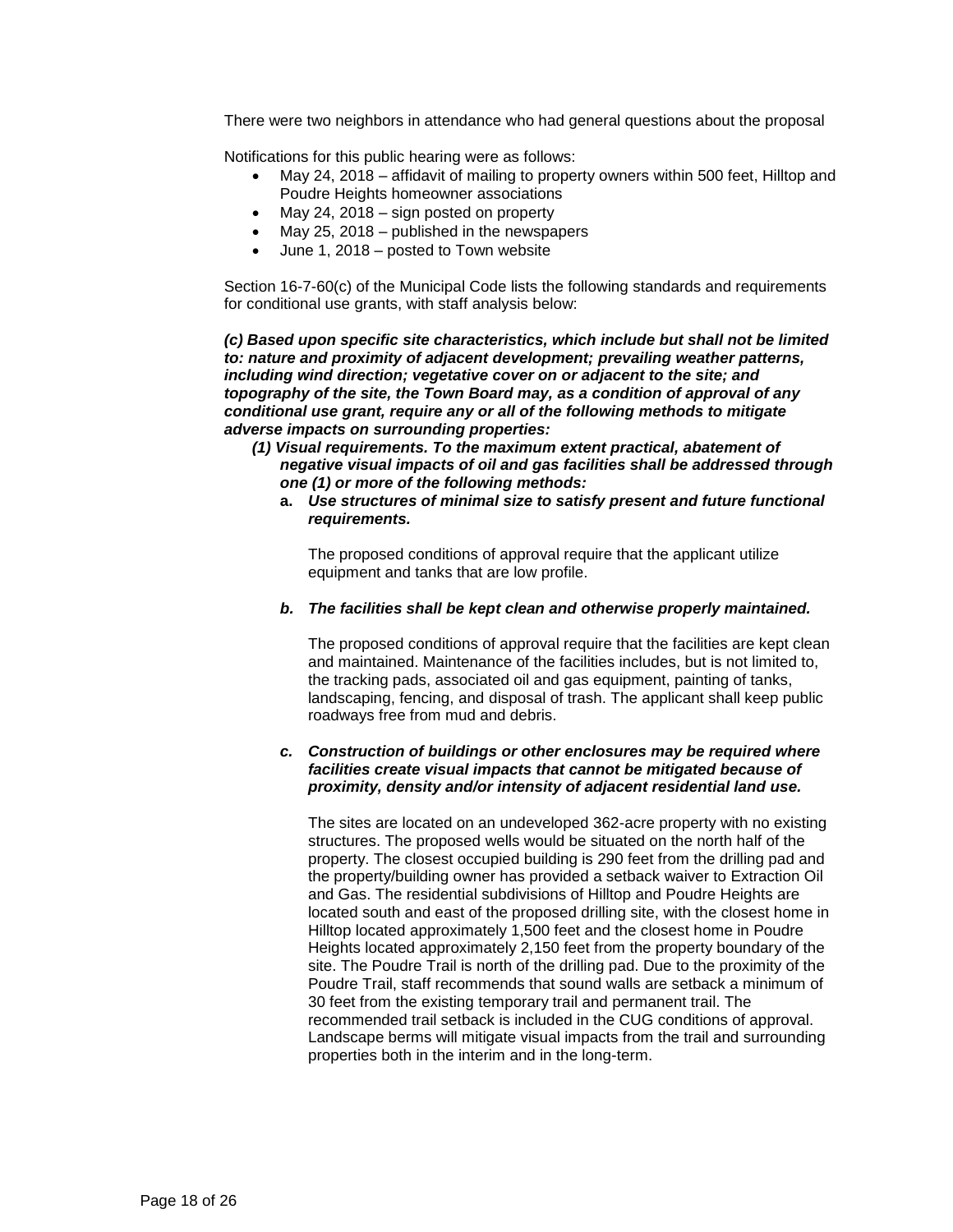### *(2) Landscape requirements. Groundcover, shrubs and trees shall be established and maintained in order to adequately buffer the facility.*

Due to the proximity of the site to the trail and nearest residences, landscape berms, with evergreen trees, would provide the most efficient buffering of the facility. The drilling will occur in one phase (2018), planned for drilling six wells, and screen/sound walls be provided. Landscaping must be completed in a timely manner after the initial drilling phase. As such, staff has included a condition of approval that the landscaping is installed no later than 60 days after the initial drilling phase is completed. The applicant has noted that the landscaping is proposed to be installed with the completion of the golf course, but that timeframe is currently unknown.

*(3) Floodplain requirements. The oil and gas facilities shall comply with all applicable federal, state and local laws and regulations when located in a regulatory floodway or a special flood hazard area. All equipment at oil and gas facilities located within a special flood hazard area shall be anchored as necessary to prevent flotation, lateral movement or collapse. Any activity or equipment at any oil and gas facility within a special flood hazard area shall comply with the Code of Federal Regulations (C.F.R.) for the National Flood Insurance Program (NFIP), 44 C.F.R. Parts 59, 60, 65 and 70, and shall not endanger the eligibility of residents of the Town to obtain federal flood insurance.* 

The pad sites are located outside of the floodplain.

#### **Standard Conditions:**

The Town's standard conditions of CUG approval for oil and gas facilities are included in staff's recommendation. Not all of the Town's standard conditions represent the most current industry standards, rules and regulations, and/or best management practices. As such, recommended deviations or additions for five (5) of the standard conditions are as follows:

- h. Oil and gas equipment.
	- 1. The applicant shall utilize electric motors in order to mitigate the noise impacts to the neighboring properties.

**Addition:** *The applicant shall utilize noise dampening methods consistent with the best management practices (BMPs) utilized in the basin. Such methods include, but are not limited to, sound walls, blankets, and other noise mitigation installed at the source of any equipment creating such noise. Noise mitigation methods known as "Quite Fleet Technology," utilized by Liberty Oilfield Services, shall be used as examples of BMPs to be replicated.* 

**Staff comment:** Noise has historically been one of the largest generator of complaints from Windsor residents, particularly noise generated by the applicant's H-Y pad located approximately ¾ mile to the east of the subject pad. In order to minimize such complaints and issues, the applicant shall utilize noise dampening methods consistent with the best management practices (BMPs) utilized in the basin. An example of such method is known as "Quiet Fleet Technology" used by Liberty Oilfield Services, in which noise from a continuously running truck engine is mitigated through use of an engine cover.

e. Temporary screening. The applicant shall install a buffer to screen the initial drilling activities and installation of site improvements from surrounding neighborhoods and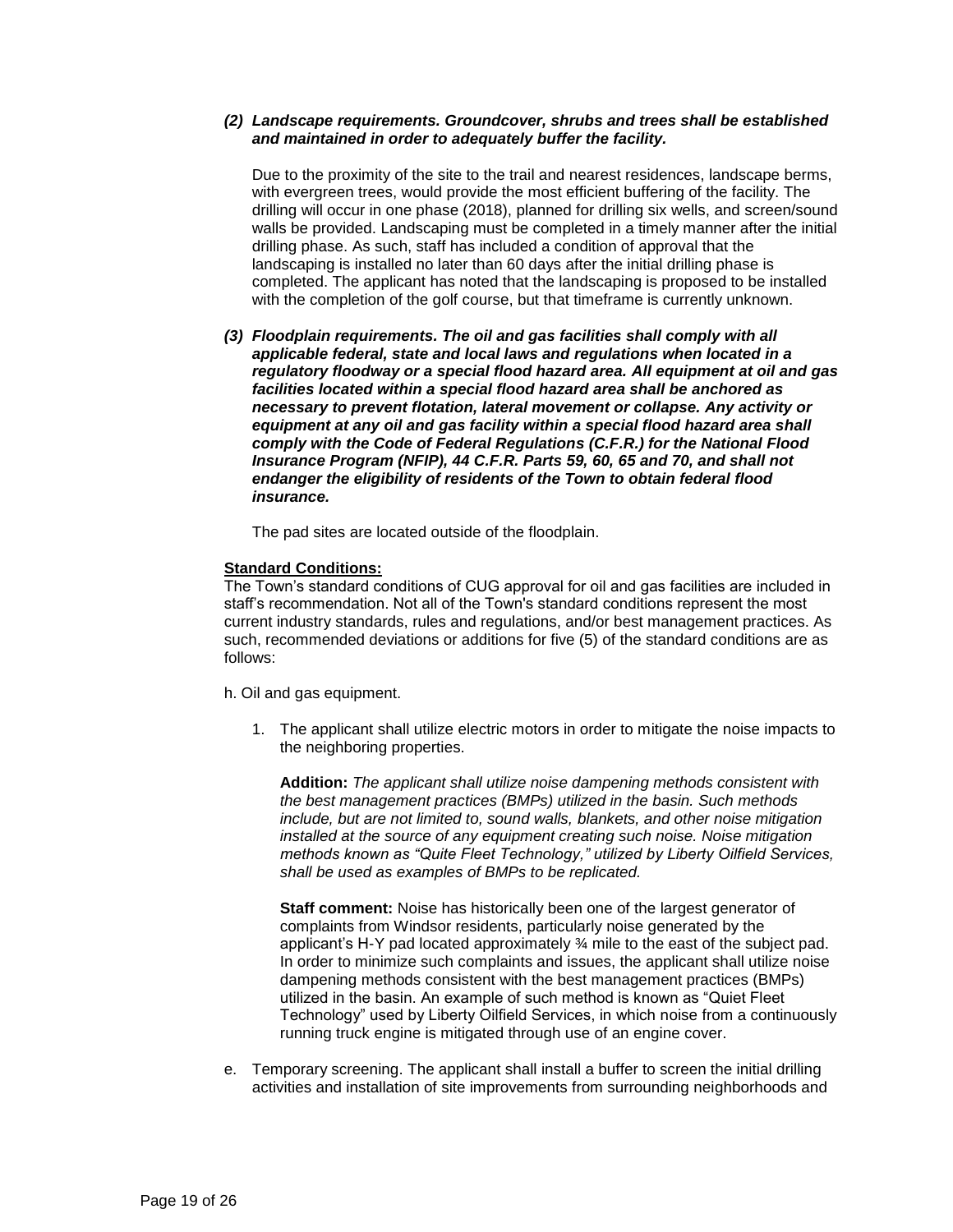streets. The temporary buffer shall include hay bales to enclose the drilling operations to provide noise mitigation.

**Deviation:** *The temporary buffer/sound walls shall enclose the drilling operations to provide screening and noise mitigation barriers in the direction of nearby homes, as appropriate.*

**Staff comment:** The use of hay bales is no longer a standard practice for sound or visual mitigation. Utilization of sound walls is the standard practice for temporary buffering during the initial drilling activities. The applicant has noted that the east and north sides of the pad will feature 32' high sound walls during drilling and completions. Additionally, the south and west sides of the pad will be set below grade, under about 25 to 30 feet of cut, and will not be visible or audible from land uses to the south and west.

i. Air quality.

(3) The applicant shall submit to the Town copies of all air emissions reporting *the Colorado Regulation 7 XII annual report,* as required by the COGCC and/or the CDPHE's Air Pollution Control Division.

j. Water quality.

(1) The applicant shall ensure that any hydrocarbon discharges from the site comply with all state and federal water quality requirements.

**Addition:** *Any hydrocarbon discharges shall be properly reported to COGCC, and remediated according to COGCC requirements in all cases. Reportable hydrocarbon discharges shall also be reported to the Windsor Local Government Designee (LGD).*

**Staff comment:** No hydrocarbon discharges are allowed from any oil and gas site in Colorado. If any discharge occurs, the above condition describes the action that will be taken.

**3. Addition:** *All trucks and equipment that are used by primary contractors of Extraction Oil and Gas Company (e.g. drilling, completions, roustabout services) exclusively on the location during drilling and completion activities will be equipped with white noise backup alarms. As per OSHA regulations, in cases where rear view cameras and/or spotters are used 100% of the time, the truck or equipment will not have a backup alarm.*

**Staff comment:** During the Planning Commission public hearing of June 6, 2018, the applicant requested that the above addition be stricken from the conditions. The applicant stated that the internal road within the site would be circular, a best practice standard, as backing up oversized trucks on the site is a safety issue; however, the company is concerned that this requirement is too restrictive and poses a safety concern. The Planning Commission discussed the request, but maintained the condition of approval. Staff does request that the following sentence is added to this condition to recognize that some vehicles may be equipped with backup alarms. This sentence is consistent with the Raindance Drilling and Production Pad CUG approvals:

**Recommended Addition:** *Some vehicles, other than those noted above, may have backup alarms.*

In addition to the Town's standard conditions, staff has included six (6) sitespecific conditions of approval. All conditions are included under staff's recommendation.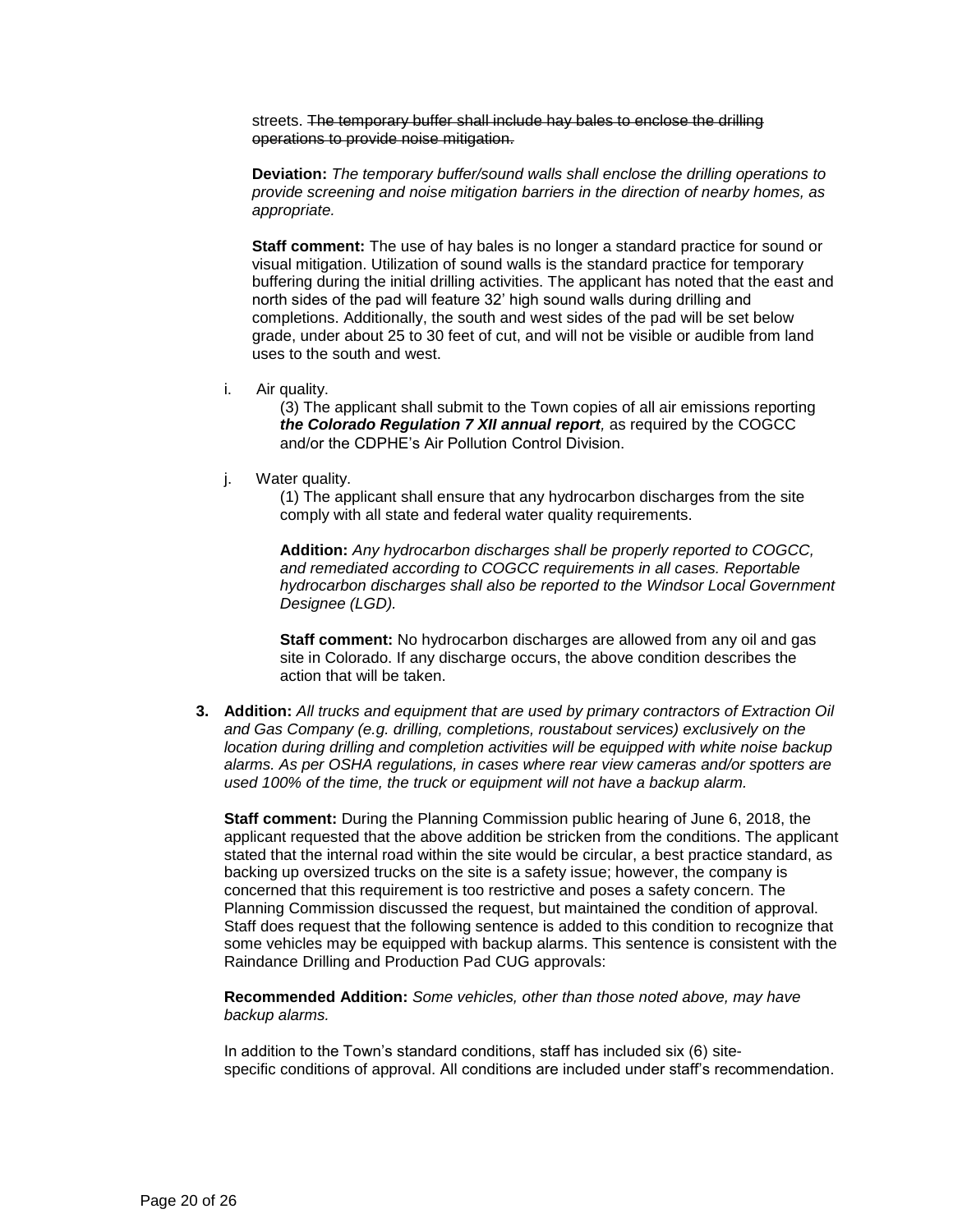At its regular June 6 meeting, the Planning Commission forwarded to the Town Board a recommendation of approval of the Conditional Use Grant with the following conditions: 1. All Planning Commission and staff comments are addressed.

- 2. The truck hauling route shall remain in accordance with Exhibit A seen in packet material, unless otherwise approved by the Town.
- 3. Truck hauling periods for oversize loads shall avoid before and after school traffic (7:30 a.m. – 8:15 a.m. and 2:45 p.m. – 3:30 p.m.), and avoid peak times of commuter traffic (7:00 a.m. – 8:30 a.m. and 4:30 p.m. – 6:00 p.m.).
- 4. All landscape screening shown on plan shall be completed no later than 60 days after the initial drilling phase and perimeter berms are constructed, weather permitting, and shall not be postponed until development of the golf course. Irrigation shall be included to ensure establishment of all plant materials.
- 5. Sound walls shall be setback a minimum of 30 feet from the Poudre Trail temporary and permanent trails.
- 6. Water Valley (Aquatic Investments LLC) will eliminate the temporary trail and reestablish the permanent trail by Labor Day September 3, 2018, with the reservation that portions of the trail may be closed in the future during the construction of the golf course. During future trail closures due to construction of the golf course, a temporary trail will be provided to accommodate traffic.
- 7. The Town's standard conditions of approval for oil and gas facilities, with amendments, as noted:
	- 1. Prior to the commencement of drilling, the applicant shall submit comprehensive "Drilling and Site Improvement Plans" for review and approval by the Town. Such plans shall address initial drilling activities, initial installation of site improvements and details, and on-going perpetual maintenance of the subject site including, but not limited to, the following:
		- a. Site access plan. The Drilling and Site Improvement Plans and supplemental information shall address site access points and haul routes for review and approval.
		- b. Public street clean-up and tracking prevention. The Drilling and Site Improvement Plans and supplemental information shall include a tracking pad for review and approval.
		- c. Site grading. The Drilling and Site Improvement Plans and supplemental information shall address site grading, including any earth berms for emergency containment.
		- d. Site lighting. The Drilling and Site Improvement Plans and supplemental information shall include details regarding site lighting fixtures and locations. Security and other site lighting shall utilize full cutoff light fixtures to mitigate light pollution.
		- e. Temporary screening. The applicant shall install a buffer to screen the initial drilling activities and installation of site improvements from surrounding

neighborhoods and streets. The temporary buffer/sound walls shall enclose the drilling operations to provide screening and noise mitigation barriers in the direction of nearby homes, as appropriate.

f. Permanent screening. Given the close proximity to residential neighbors, the Drilling and Site Improvement Plans shall depict proposed long-term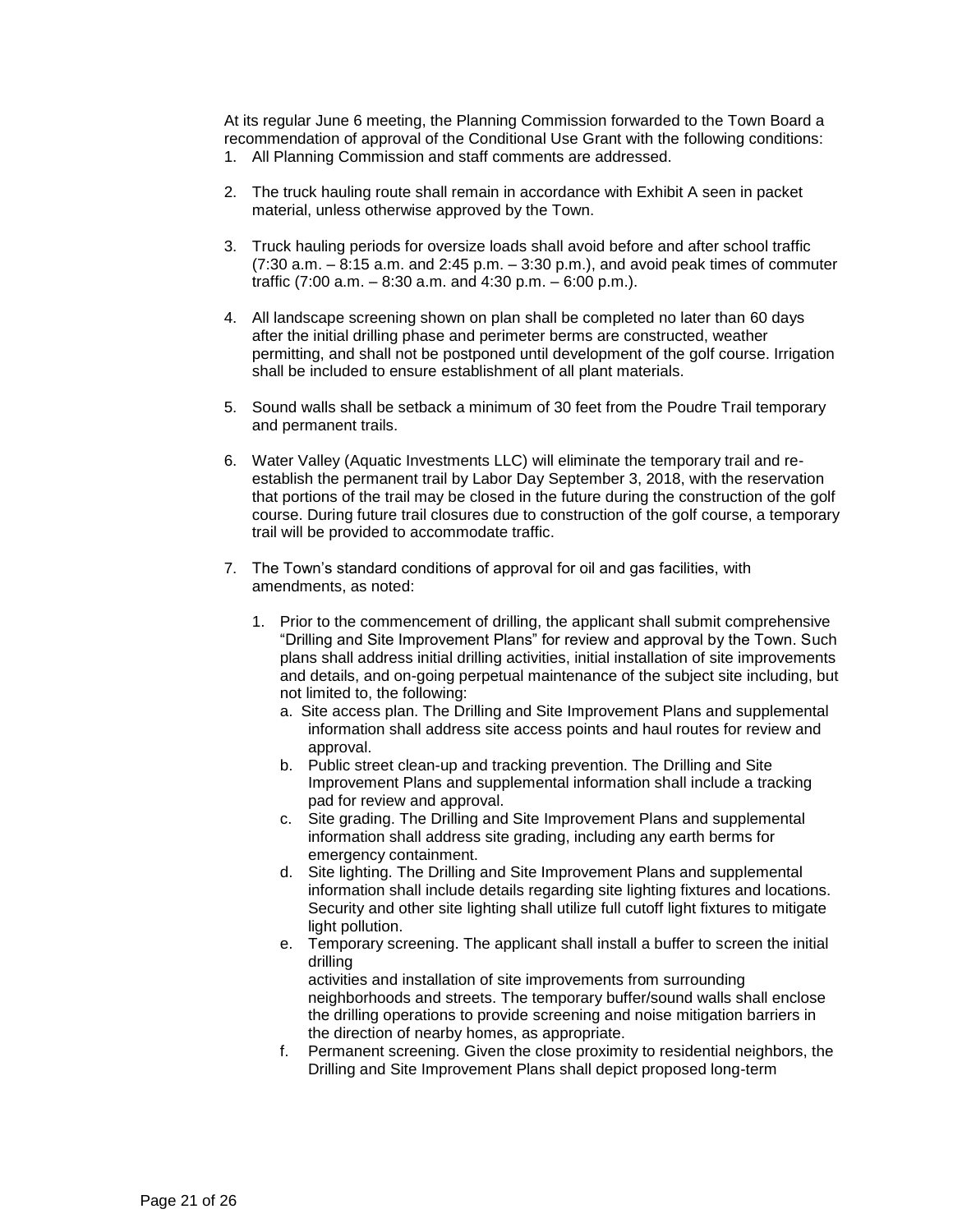screening materials including landscaping, earth berms and any other screening methods to mitigate visual impacts.

- g. Fencing. The Drilling and Site Improvement Plans shall depict fencing of the perimeter of the site. Fencing materials shall be reviewed for approval by the Town based upon the character of the surrounding neighborhood.
- h. Oil and gas equipment.
	- (1) The applicant shall utilize electric motors in order to mitigate the noise impacts to the neighboring properties. The applicant shall utilize noise dampening methods consistent with the best management practices (BMPs) utilized in the basin. Such methods include, but are not limited to, sound walls, blankets, and other noise mitigation installed at the source of any equipment creating such noise. Noise mitigation methods known as "Quite Fleet Technology," utilized by Liberty Oilfield Services, shall be used as examples of BMPs to be replicated.
	- (2) The applicant shall ensure that the wells and tanks are of the minimum size required to satisfy present and future functional requirements to mitigate visual impacts.
	- (3) Low profile tanks shall be utilized and shall be installed in the least visible manner possible.
	- (4) All tanks and equipment shall be painted to blend-in with the surrounding
	- landscape.
- i. Air quality.
	- (1) The applicant shall participate in any required Environmental Protection Agency (EPA) air quality monitoring and/or testing by allowing EPA to install equipment on site for said monitoring and testing.
	- (2) The applicant shall install and operate an emissions control device (ECD) capable of reducing Volatile Organic Compound (VOC) emissions on the subject oil and gas equipment in accordance with Colorado Oil and Gas Conservation Commission (COGCC) and/or the Colorado Department of Public Health and Environment (CDPHE) rules and regulations.
	- (3) The applicant shall submit to the Town copies of the Colorado Regulation 7 XII annual report, as required by the COGCC and/or the CDPHE's Air Pollution Control Division.
- j. Water quality.
	- (1) The applicant shall ensure that any hydrocarbon discharges from the site comply with all state and federal water quality requirements. Any hydrocarbon discharges shall be properly reported to COGCC, and remediated according to COGCC requirements in all cases. Reportable hydrocarbon discharges shall also be reported to the Windsor Local Government Designee (LGD).
	- (2) The applicant shall provide test results from Groundwater Baseline Sampling and Monitoring required by COGCC Rule 318A.e(4) to the Town. (condition updated 10/28/13 to reflect updated COGCC rule)
- k. Emergency containment. The secondary containment berm surrounding all storage vessels shall be designed and constructed to contain a minimum of 110% of the volume of the largest vessel located within the containment area or to State of Colorado standards, whichever requirements are more stringent.
- l. Waste disposal. The applicant shall submit to the Town copies of all waste management reports, as required by the COGCC and/or the CDPHE rules and regulations.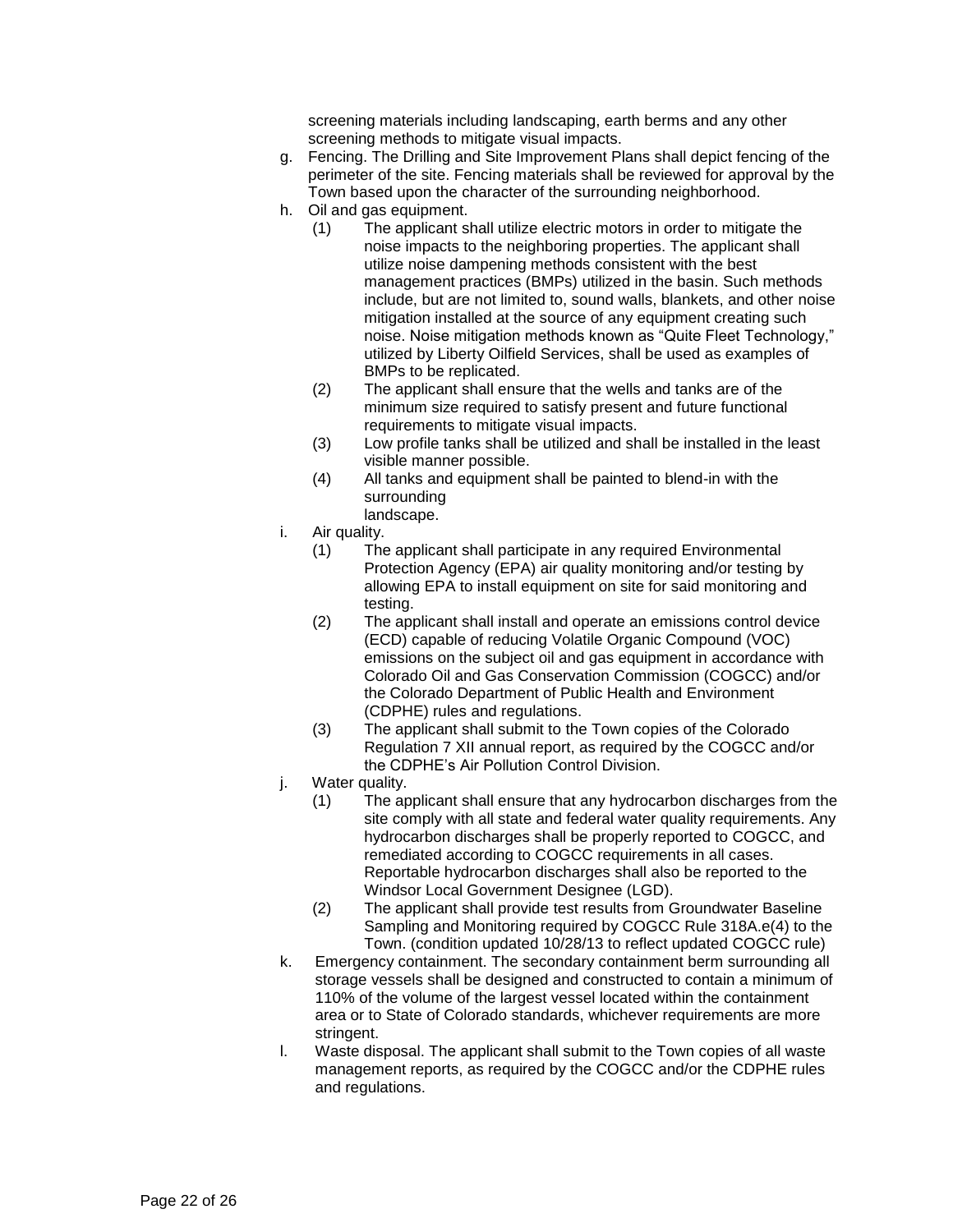- m. The following certification blocks shall be included on the Drilling and Site Improvement Plans:
	- (1) A signed owner's acknowledgement certification block.
	- (2) A signed drilling operator's acknowledgement certification block.
- n. The following notes shall be included on the Drilling and Site Improvement Plans:
	- (1) The applicant shall comply with all rules and regulations of the Colorado Oil and Gas Conservation Commission (COGCC).
	- (2) The applicant shall comply with all rules and regulations of the Colorado Department of Public Health and Environment (CDPHE).
	- (3) The applicant shall maintain on-going compliance with all conditions of the Town and Windsor-Severance Fire Rescue.
	- (4) The facilities shall be kept clean and otherwise properly maintained at all times.
	- (5) If access to the site is proposed from a Town of Windsor street, such access point(s) shall require approval from the Town of Windsor Engineering Department and any required access improvements, street clean-up, tracking pads, etc., shall be addressed accordingly.
- 2. The applicant shall address and comply with the conditions of Windsor-Severance Fire Rescue.
- 3. All trucks and equipment that are used by primary contractors of Extraction Oil and Gas Company (e.g. drilling, completions, roustabout services) exclusively on the location during drilling and completion activities will be equipped with white noise backup alarms. As per OSHA regulations, in cases where rear view cameras and/or spotters are used 100% of the time, the truck or equipment will not have a backup alarm.

Mr., Ballstadt further clarified that after further discussion with the applicant, staff recommends that the condition regarding white noise backup alarms be stricken, as the condition is more applicable to gravel pits where the equipment stays on site versus oil and gas pads where numerous subcontractors come and go.

Staff requests that the following be entered into the record:

- Application and supplemental materials
- Staff memorandum and supporting documents
- Testimony from public hearing
- Recommendation

Troy Owens, Extraction Oil and Gas, gave a detailed presentation to the Town Board regarding timeframe for drilling, traffic routes and landscaping/sound walls to help with visibility and noise reduction.

Mayor Melendez asked if there were any questions or comments from Town Board Members.

Several Town Board Members inquired about the reclamation plan, containment, air quality reports and various tests to insure safety of this site.

Mr. Owens and Chris Freemen, Project Manager with Extraction Oil and Gas, responded to the Town Board Members questions stating that the well has an average life span of 20 years after which the well will be plugged and abandoned. In regards to the containment, Mr. Freeman stated that the entire pad site is contained by a perimeter ditch to a detention basin which can store up to 1/4 acre of fluid. Air quality reports are conducted on annual basis and the Leak Detection and Repair Program requires monthly reporting which is available to the public on the COGCC website.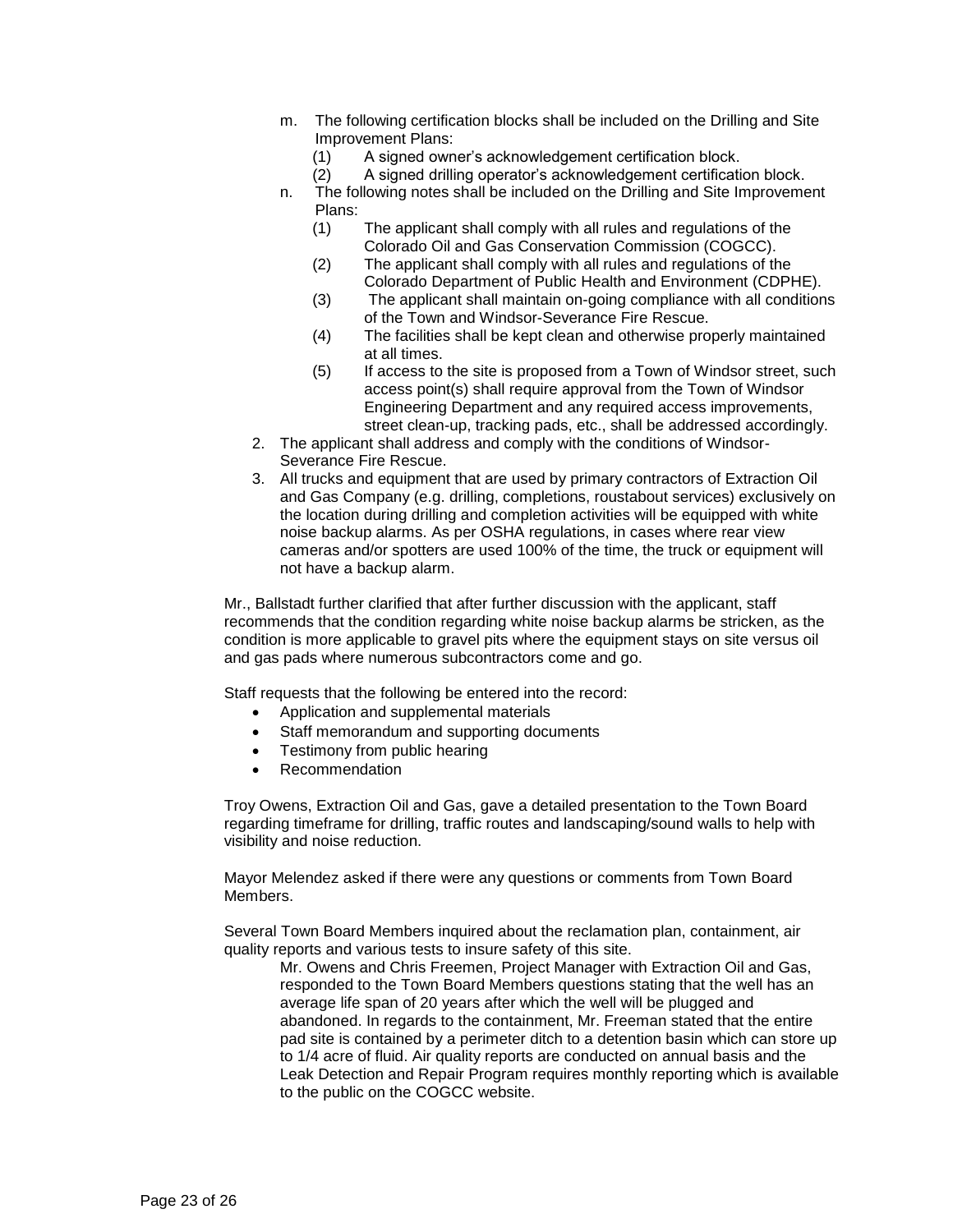Mayor Melendez asked if anyone from the audience wished to speak on this matter.

Karen Speed, 8310 Cherry Blossom Drive, Windsor, CO., expressed her concern with regard to the toxins being released into the air and the most recent explosion at the Milkshake Pad. Ms. Speed requested that the Board take into consideration the public health, safety and welfare of the community and to not be so hasty in approving the Merlin Pad.

Diane West, 1056 Larch Drive, Windsor, CO., expressed her concerns regarding gas orders and the effects it will have on human life and the surrounding parks. Ms. West also indicated she was concerned about the distance of the trail from the well site and requests that the Town Board require more tests take place to reveal the dangerous gases.

Mr. Freeman responded that with respect to the hazardous air pollution, the State and Extraction Oil and Gas take it very seriously. Mr. Freeman mentioned that they are required to control 95% of combustion to which Extraction Oil and Gas controls 99.5%,therefore the amount of hazardous air pollution that comes from these sites are very low and requires testing on an annual basis as well as demonstration of equipment compliance with the regulations.

Town Board Member Sislowski inquired about the Martinez case.

Mr. McCargar stated that the Martinez case is, for now, enforceable under the Court of Appeals ruling, but it does not go as far as many people think it does. The case challenges the COGCC's belief that it can't favor health and environmental effects over commercial aspects of oil and gas development. The case does not ordain any particular approach at this time; the question is whether the COGCC has jurisdiction to consider these things or not, but there was no particular regulation that was in play other than a proposed regulation that the COGCC chose not to consider. The Martinez case could change the regulatory landscape in the future, but it has not yet in its current status. Ultimately, the State Supreme Court is going to make the call on what the authority of the COGCC is, but even if that happens in favor of the plaintiff, it would still have to go back to the COGCC for adoption of a regulation, so Town Board is not compelled to delay or prolong approval of this conditional use grant.

Town Board Member Wilson inquired what the consequences would be if this conditional use grant is not approved.

Mr. Ballstadt stated that if the Town Board were to deny the conditional use grant, staff would likely then have a conversation with the COGCC to determine what the next step would be.

Town Board Member Wilson inquired about the Town's 350-foot setback requirement. Mr. Ballstadt responded that the Town does regulate new land use proposals and their proximity to existing oil and gas wells, and new land use proposal is defined by the code as any proposal that has not yet received preliminary plat approval. The occupied structure that was mentioned is not subject to the Town's setback.

Mayor Melendez asked for clarification that the owner of the occupied structure signed a waiver.

Mr. Ballstadt replied correct.

Mr. Hale asked for clarification that the Town does not regulate that way because the State pre-empts the Town and the State already has their own regulation.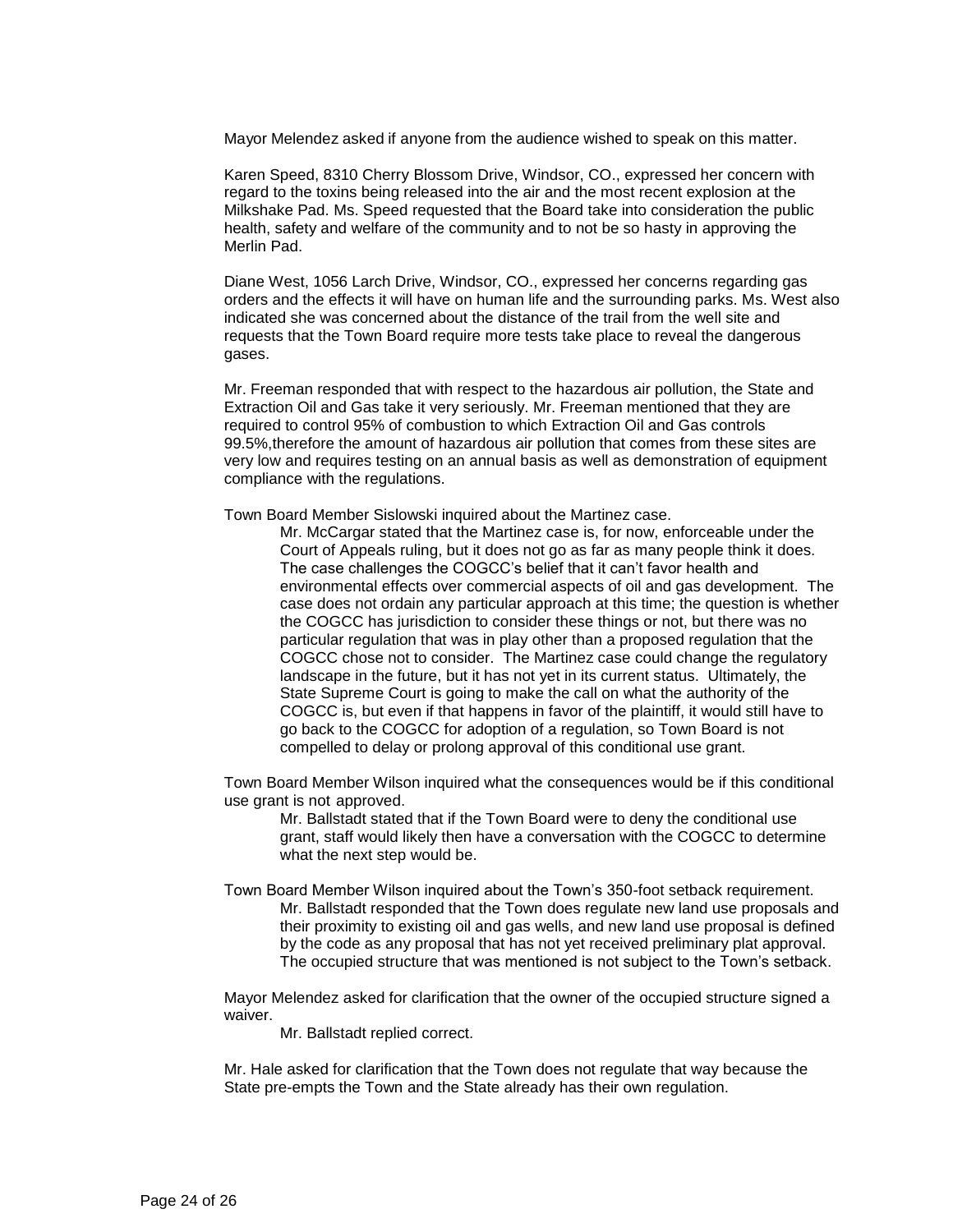Mr. Ballstadt replied that is correct; the Town does not have purview to approve the location of new oil and gas wells.

**Town Board Member Rennemeyer moved to close the public hearing; Town Board Member Bennett seconded the motion. Roll call on the vote resulted as follows: Yeas – Baker, Wilson, Bennett, Rennemeyer, Jones, Sislowski, Melendez; Nays- None; Motion passed.**

- 14. Conditional Use Grant to allow Oil and Gas Facilities Water Valley West Subdivision, Lot 5 (Merlin Pad) – Chris Freeman, Extraction Oil and Gas, applicant/Martin Lind, Raindance Aquatics LLC, property owner
	- Quasi-judicial Action
	- Staff presentation: Carlin Malone, Chief Planner

Mayor Melendez asked if there were any questions or comments from Town Board Members.

There were none.

Mr. Ballstadt reiterated that staff recommends that the condition regarding white noise backup alarms be stricken.

**Town Board Member Bennett moved to approve the Conditional Use Grant as amended by staff. Town Board Member Sislowski seconded the motion. Roll call on the vote resulted as follows: Yeas – Baker, Bennett, Rennemeyer, Jones, Sislowski, Melendez; Nays- Wilson; Motion passed 6 to 1.** 

- 15 Site Plan Presentation Falcon Point Subdivision Lot 5 Falcon Point Flex Falcon Point Flex, LLC, owner, Mark Morrison, applicant
	- Staff presentation: Paul Hornbeck, Senior Planner
		- Presented by Scott Ballstadt, Director of Planning

Mr. Ballstadt introduced the applicant and presented the PowerPoint presentation included in the packet materials, with the following information: The applicant Mr. Mark Morrison is proposing a new site development in the Falcon Point Subdivision at 583 Gyrfalcon Court, south of SH 392/ Main Street. The site is zoned Limited Industrial (IL) and is located adjacent to other properties with IL zoning.

Overall development characteristics include:

- total lot area of 5.88 acres
- an office/ warehouse building of 18,375 square feet
- approximately 15.7% landscaped area
- 27 parking stalls
- 25' maximum building height
- metal building with synthetic stone wainscot

Mr. Ballstadt informed the Town Board that there is no recommendation, as this item is for presentation purposes.

Mayor Melendez asked if there were any additional questions or comments from Town Board Members.

Town Board Member Jones inquired as to what strip of Main Street is included in the Severance IGA.